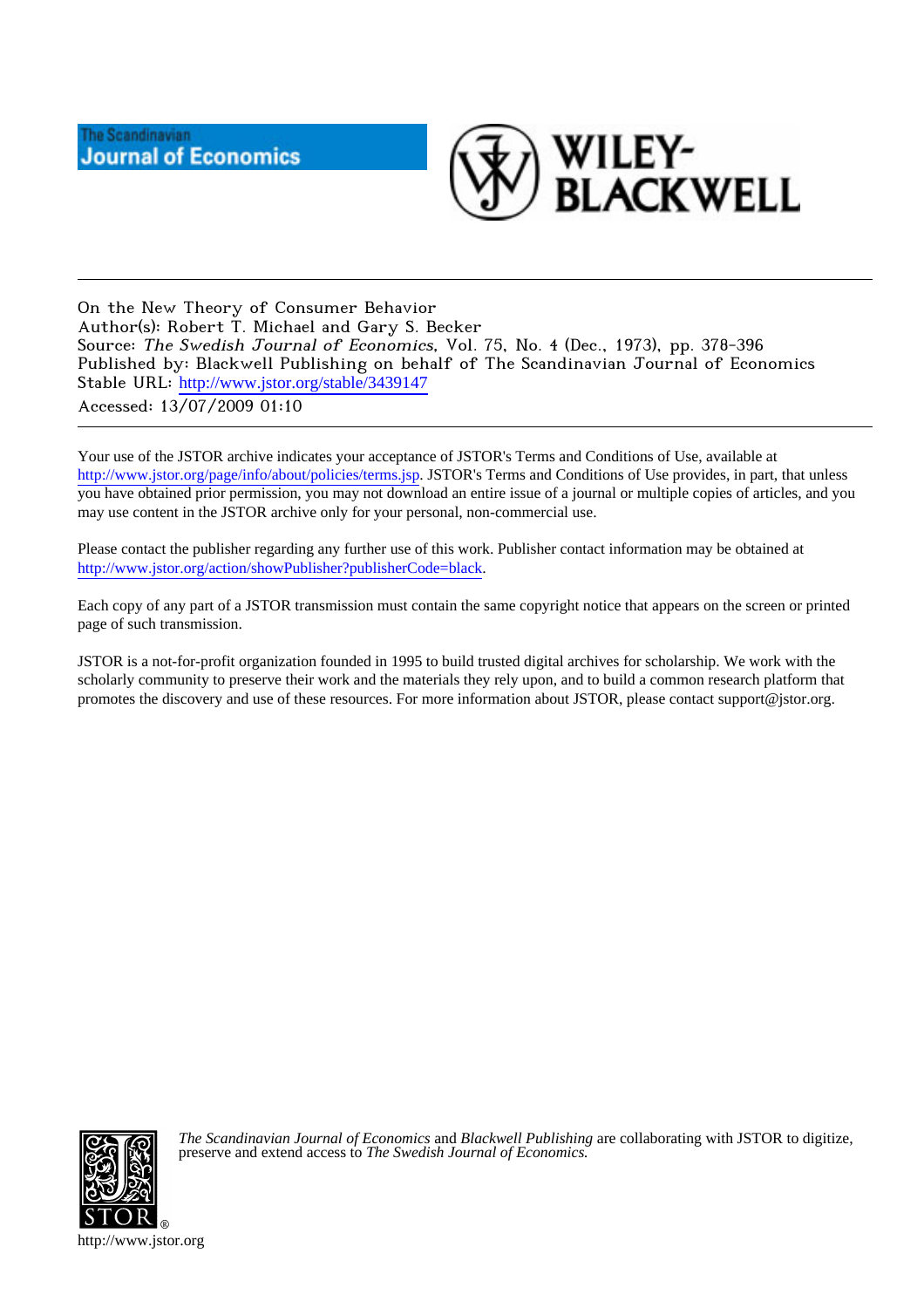# **ON THE NEW THEORY OF CONSUMER BEHAVIOR**

### **Robert T. Michael**

**University of California, Los Angeles and National Bureau of Economic Research, New York** 

## **Gary S. Becker**

**University of Chicago and National Bureau of Economic Research, New York\*** 

#### **Summary**

**This essay advocates a reformulation of the theory of consumer behavior, based on the household production function approach suggested in Becker's "A Theory of the Allocation of Time" [1]. The case for the reformulation rests, in part, on inadequacies of the traditional theory of choice, and more importantly, on the new approach's capacity to generate a wide range of cogent testable hypotheses and to provide the social scientist with tools relevant for understanding a broad spectrum of observed human behavior.** 

> **Much that is of chief interest in the science of wants, is borrowed from the science of efforts and activities.**

> > **Alfred Marshall**

### **I. The Traditional Theory of Choice**

#### **Exposition of the Traditional Theory**

**The received theory of consumer behavior rests on the view that the consumer unit, say the household, attempts to maximize utility, U, which it ob**tains directly from the services of goods,  $x_i$ , purchased in the marketplace:

$$
U = u(x_1, x_2, ..., x_n). \tag{1}
$$

**Swed. I. of Economics 1973** 

Becker's principal contribution is an earlier unpublished paper [2] which sets out the ap**proach; Michael elaborated on this paper and was primarily responsible for writing the present paper. The authors wish to thank Armen A. Alchian, Victor R. Fuchs, Jacob Mincer and George J. Stigler for comments on previous drafts. The research was supported by the National Bureau of Economic Research, but the paper is not an official NBER publication since it has not been reviewed by the NBER Board of Directors.** 

**<sup>1</sup> For expositional simplicity we assume proportionality between the quantity of goods**  and their service-flow, thus  $x_i$  can refer to either the good or the service-flow.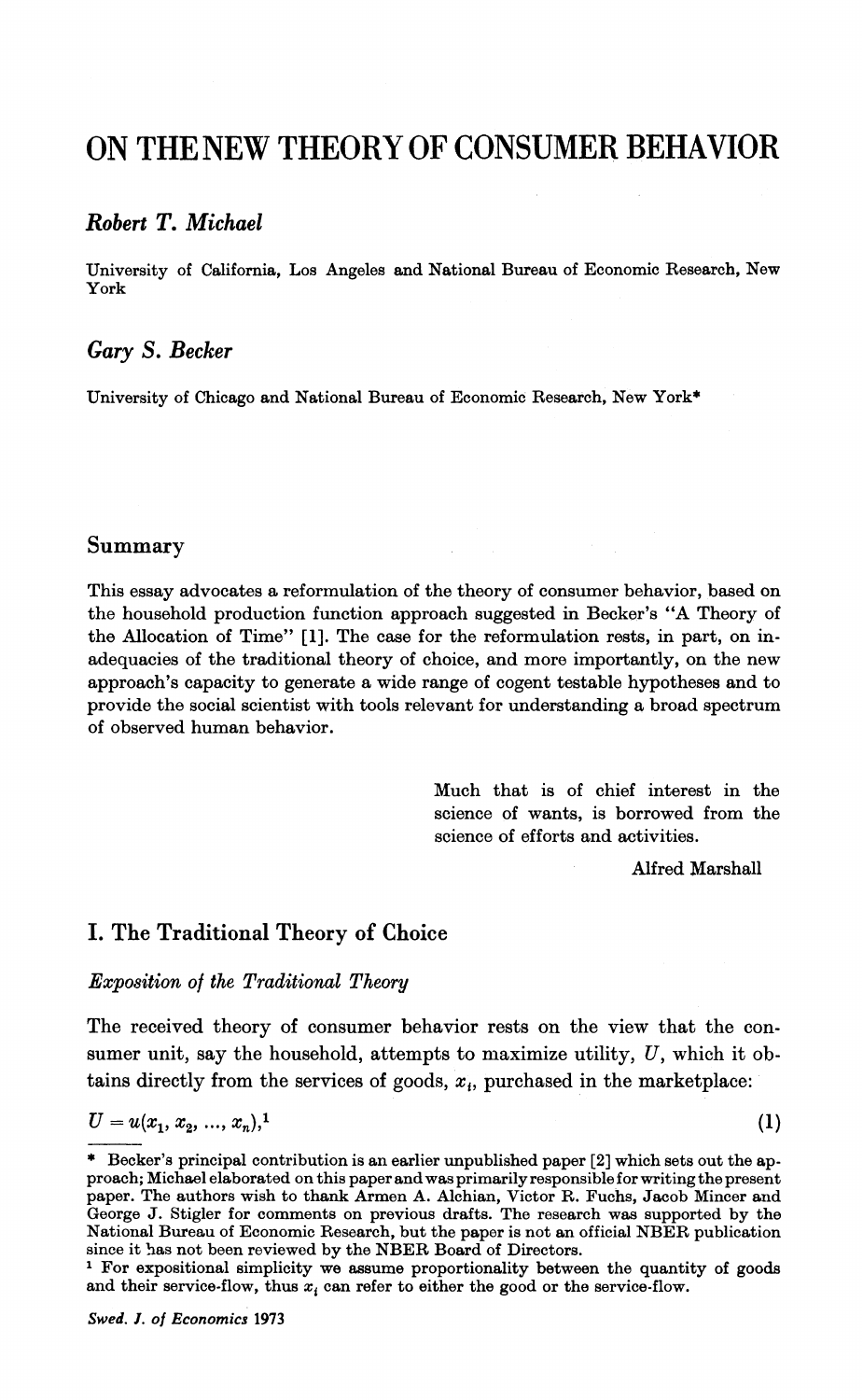**subject to a constraint on its purchases of the goods. In a single period framework** 

$$
I = \sum_{i=1}^{n} x_i p_i \tag{2}
$$

where I is money income,  $p_i$  is the money price of the good  $x_i$ , with the goods **inclusively defined. The effects of changes in real income and relative prices**  on the demand for  $x_1$  are summarized by the demand function

$$
x_1 = d_1 \left( \frac{I}{p}, \frac{p_1}{p}, \frac{p_i}{p}, T \right) \tag{3}
$$

**where p is a price index. Variations in demand which are not related to changes in real income and relative prices are attributed to changes in tastes, T. Together these three factors-income, prices and tastes-fully explain consumption behavior.** 

**The single important behavioral "law" which emerges from this approach is that income-compensated (i.e., "pure") changes in the relative price of any good lead to changes in the opposite direction in the quantity demanded of**  that good,<sup>1</sup> although a few other implications can also be derived. Economists **have frequently modified the theory of consumer choice in an attempt to broaden its range of applicability.2 But these and other modifications leave the basic analytical framework of consumer choice-as expressed in equations (1) through (3)-essentially unaltered. Rather than consider these modifications, we wish to take that basic framework seriously and to point out some of its fundamental weaknesses. While recent modifications in the theory successfully circumvent some of these weaknesses, we will argue that a more fundamental reformulation of the basic model-as suggested below in Part II -does so more effectively and in a less piecemeal fashion.** 

### **Weaknesses in the Traditional Theory**

**Survey data are typically grouped into a relatively small number of cells cross-classified by some set of variables, with cell averages used as observations in analyses. The use of grouped data involves no bias in estimation of regression coefficients (see Cramer [9]) and is frequently used as a way of reducing errors of measurement and other problems with the independent variables, and because economists are frequently interested in aggregate responses rather than the responses of individual consumer units. An additional motivation for using grouped data, however, is that even with sophisticated operational** 

**<sup>1</sup> Even this "law" of human behavior can be viewed under fairly general assumptions as a nonvolitional response resulting simply from the constraint on resources. See Becker [3]. 2 For example, the analyses of searching for information about prices, qualities or varieties and of formulating expectations about the future behavior of prices and income incorporates aspects of decision-making under uncertainty.**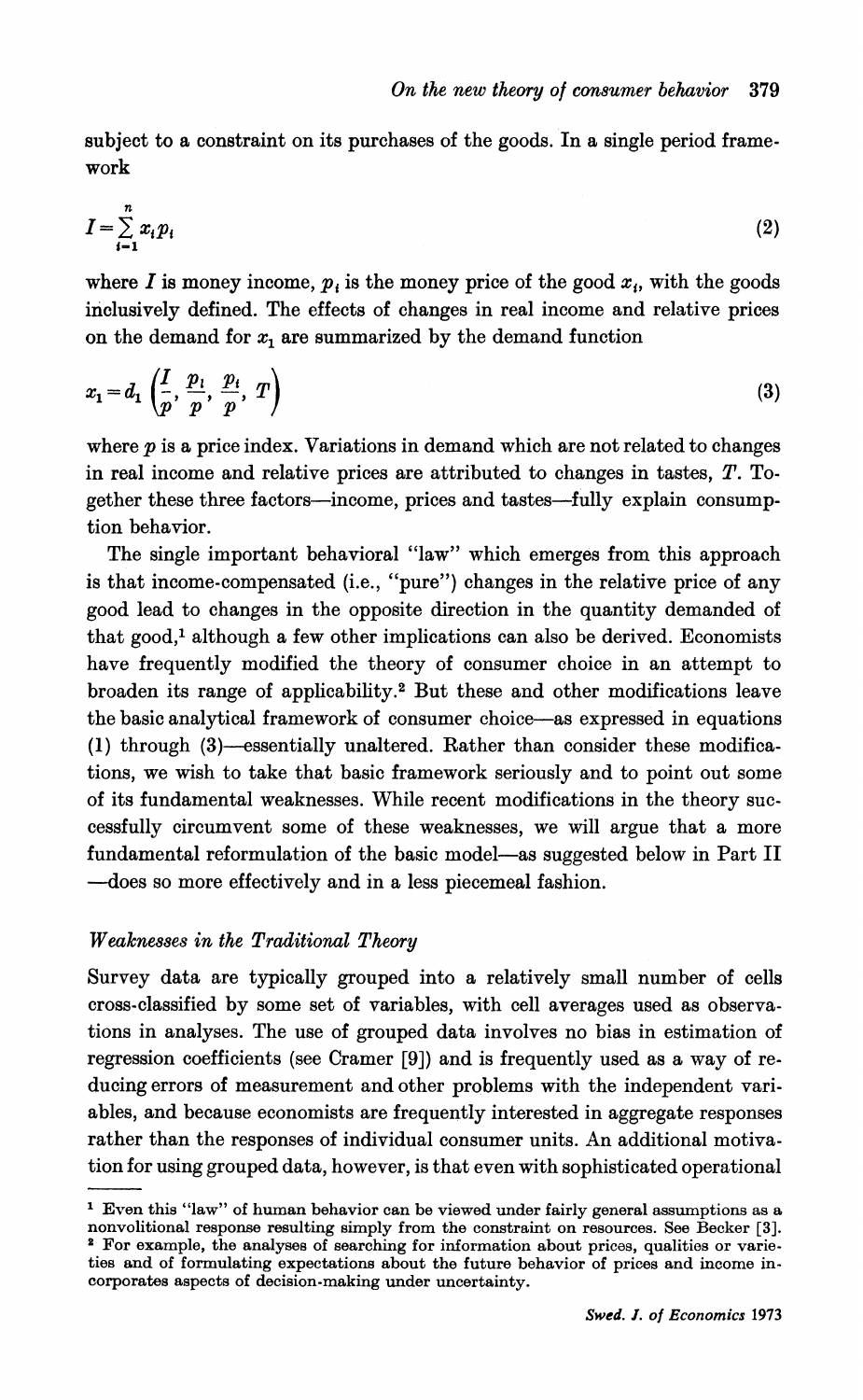**definitions of income and prices, these explanatory variables alone appear to "explain" only a small part of the variations in demand for specific goods and services in individual household data. Grouping observations by the independent variables considerably increases the "explanatory power" of the estimating equation (see Cramer [9] or Rockwell [39]).** 

**To whatever extent income and prices do not explain observed behavior, the explanation rests with variations in tastes since they are the portmanteau in the demand curve (see equation (3)). Moreover, even grouped data do not eliminate the need to rely on variations in tastes as an explanation for observed behavior. Indeed, aggregate data exhibit systematic effects on behavior of such factors as family size, family age-structure, education, housing tenure, occupation, race, socio-economic status or other proxies for tastes. For economists to rest a large part of their theory of choice on differences in tastes is disturbing since they admittedly have no useful theory of the formation of tastes, nor can they rely on a well-developed theory of tastes from any other discipline in the social sciences, since none exists. Put differently, the theory which the empirical researcher utilizes is unable to assist him in choosing the appropriate taste proxies on a priori grounds or in formulating predictions about the effects of these variables on behavior. The weakness in the received theory of choice, then, is the extent to which it relies on differences in tastes to "explain" behavior when it can neither explain how tastes are formed nor predict their effects.** 

**To illustrate the reliance on "changes in tastes" in interpreting observed behavior, consider the following examples. If a household's utility function has heating fuel as an argument then its tastes must change seasonally to explain why it purchases more fuel in the winter (when the price of fuel is usually higher). Or, couples must experience a shift in preferences toward snow removal services and medical care services and away from sporting goods equipment and high-cholesterol foods as they age since the market prices of these items are not related to age and yet expenditure patterns appear to change with the couple's age.1 Of course, by incorporating an intuitively appealing explanation in each case, economists usually interpret these observations in reasonable ways. The important point, however, is that the received theory of choice itself is of modest use in that undertaking.** 

**Furthermore, by implying that utility is derived from goods and services purchased in the market place, the received theory has generally been formulated in terms of monetary prices and monetary income. Hence, its application has tended to be restricted to the market sector where transactions are most easily quantified by the "measuring rod of money".2 Many other be-**

**<sup>1</sup> These effects of age are not, as a first approximation at least, a response to the durability of the item.** 

**<sup>2</sup> However, "shadow" prices are increasingly being introduced in discussing the nonmonetary sector.**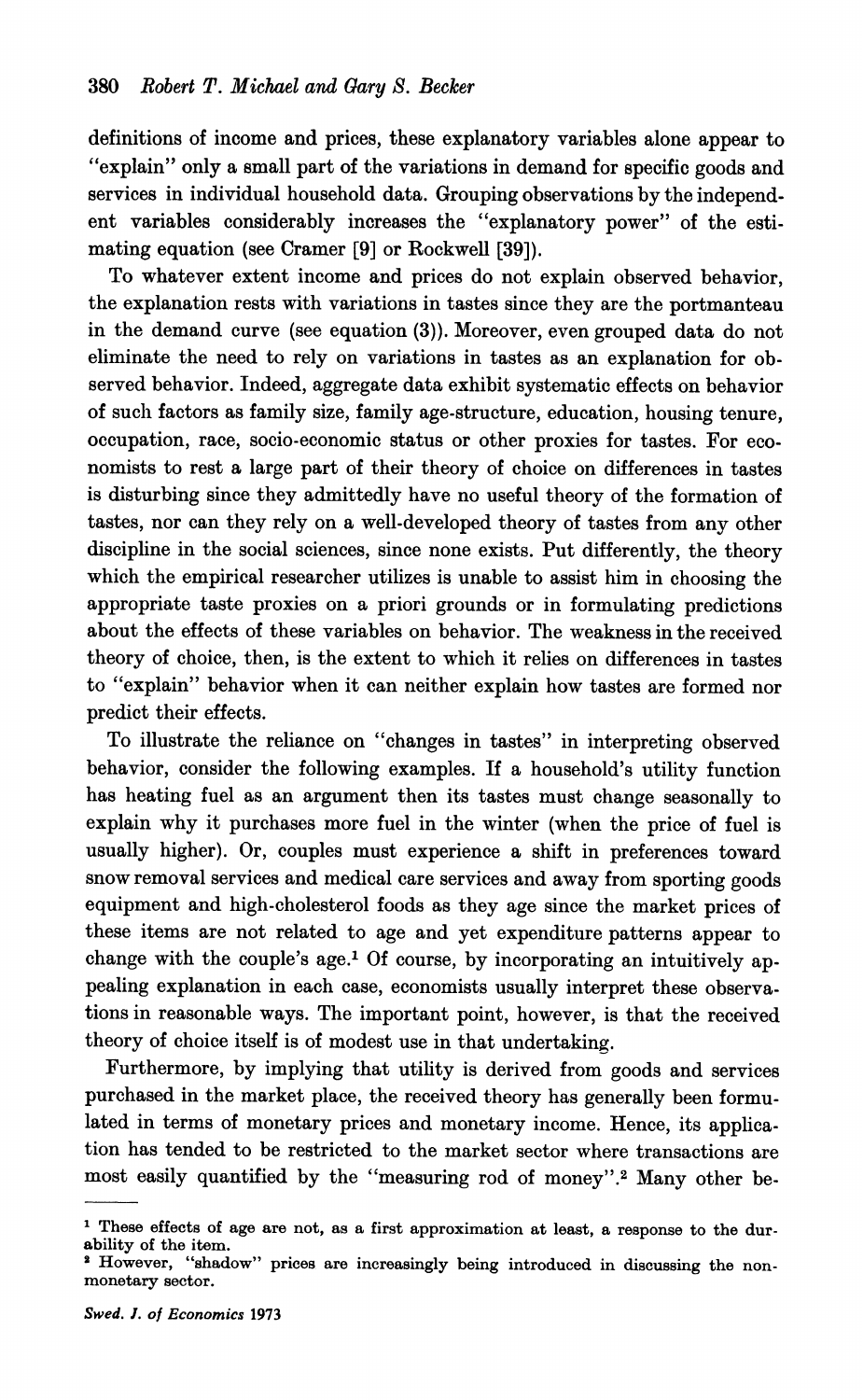**havioral decisions involving choices made with limited resources among competing ends-a common definition of economics-have been avoided. Decisions about the allocation of a consumer's nonmarket time and decisions about his choice of a religion, a marriage mate, a family size, a divorce, a political party, or a "life style" all involve the allocation of scarce resources among competing ends. Yet, these choices are related to non-monetary factors and have often been ignored by economists.** 

**This concentration on analyzing responses to monetary phenomena has considerably limited the theory's appeal to other social scientists. The political scientist, sociologist, or anthropologist is typically concerned with behavior where monetary phenomena are not pervasive. Hence these other disciplines seldom borrow the economist's theory of choice. Small wonder when that theory relies so heavily on money prices and attributes so much of observed behavior to unexplained variations in tastes.** 

**Indeed, one may wonder why such a theory has survived as a fundamental**  part of standard economics. But "inefficient" firms may survive in the ab**sence of more efficient ones, particularly when the inefficiency is defined in some absolute sense; so too with theories.** 

**The main point of our paper is that the theory of choice, as formulated, does not make adequate use of its relatively powerful implications. By reformulating the theory of choice, we believe it is capable of explaining a wide range of important phenomena with which the traditional formulation does not cope.** 

# **II. The Household Production Function Approach: An Exposition**

**A fundamental break with the standard approach to the theory of choice has recently been suggested.' In broad outline, this approach views as the primary objects of consumer choice various entities, called commodities, from which utility is directly obtained. These commodities are produced by the consumer unit itself through the productive activity of combining purchased market goods and services with some of the household's own time. In this framework all market goods are inputs used in production processes of the nonmarket sector. The consumer's demand for these market goods is a derived demand analogous to the derived demand by a firm for any factor of production.** 

**Formally, let the household's utility function be** 

$$
U = u(Z_1, Z_2, ..., Z_n) \tag{4}
$$

where  $Z_i$  stands for both the services from and the quantity of the commodity **Zi. The commodity is produced by the household using a vector of market**  goods  $x_i$  and a vector of quantities of its own time,  $t_i$ :

**<sup>1</sup> See Becker [1], Lancaster [22] and [23] and his more extended exposition of the "characteristics analysis" in [24] and Muth [35].**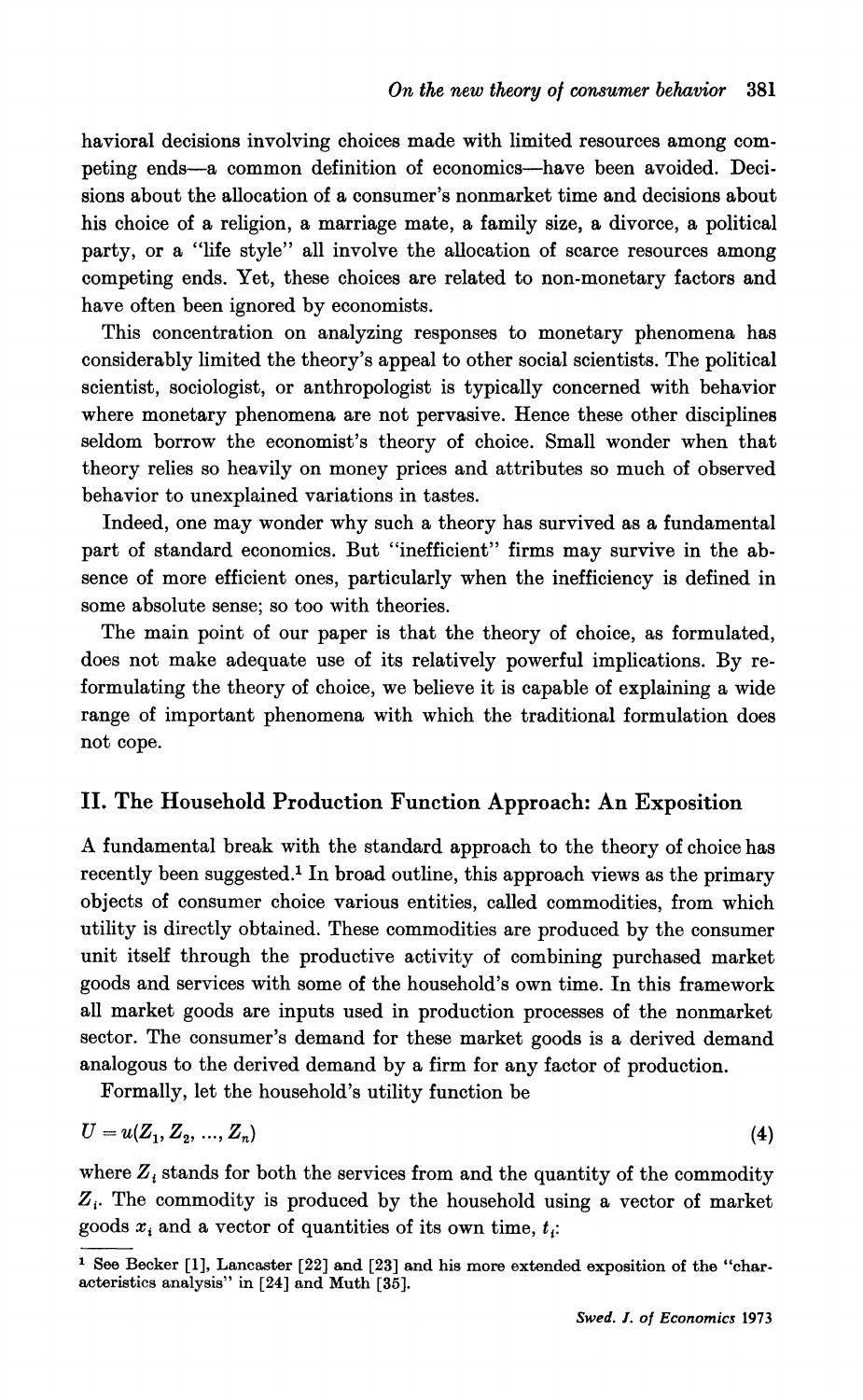$$
Z_i = z_i(x_i, t_i; E) \tag{5}
$$

**where E is a vector of variables which represents the environment in which the production takes place.' These "environmental variables" reflect the state of the art of production, or the level of technology of the production process. The utility function is maximized subject to the production function constraints (equation (5)) and a constraint on the household's available time:** 

$$
T = t_w + \sum_{i=1}^n t_i \tag{6}
$$

**as well as the usual income constraint:** 

$$
I=\sum_{i=1}^n p_ix_i,\tag{7}
$$

where  $t<sub>w</sub>$  and  $t<sub>i</sub>$  are the household's time spent in the labor market and in producing  $Z_i$ , respectively,<sup>2</sup> and  $p_i$  and  $x_i$  are the price and quantity of the market-good input used in producing  $Z_i$ .

**The time and money income constraints can be collapsed into a single resource constraint on the household's "full income", S.3** 

$$
S = wT + V = \sum_{i} (wt_i + p_i x_i)
$$
\n(8)

**where w is the wage rate, assumed to be constant, and V is the household's nonwage income. The importance of this concept of full income is that it embodies both the time and money income constraints and its magnitude is independent of the fraction of time the household chooses to allocate to incomeearning activities.4** 

**The utility function (4) is maximized subject to the constraints of the production functions (5) and full income (8). The Lagrangian may be expressed as** 

$$
L = u(Z_1, Z_2, ..., Z_n) - \lambda \left( \sum_i \left( wt_i + p_i x_i \right) - S \right)
$$
\n(9)

**<sup>2</sup>For expositional simplicity, no distinction will be made between the time of various members of the household, although in principle the time constraint should be applied** 

<sup>8</sup> By substitution of (6) into the definition of money income

$$
I=\sum_j w_j t_{w_j}+V=\sum_j w_j(T_j-\sum_i t_{ji})+V
$$

**or** 

$$
I+\sum_j w_j \sum_i t_{ji}=\sum_j w_j T_j+V\equiv S
$$

where  $w_j$  is the wage rate of the *j*th family member. Again, the distinction between family members will not be made in the text of this essay.

<sup>4</sup> For a full discussion of its derivation and application see Becker [1].

**Swed. I. of Economics 1973** 

<sup>&</sup>lt;sup>1</sup> For most of the exposition which follows the  $x_i$ ,  $t_i$  and  $E$  will be treated as scalars although it should be kept in mind that  $x_i$  is actually a set of market goods,  $x_{i1}, x_{i2}, ..., x_{im}$  used in producing  $Z_i$ , and similarly for  $t_i$  and  $E$ .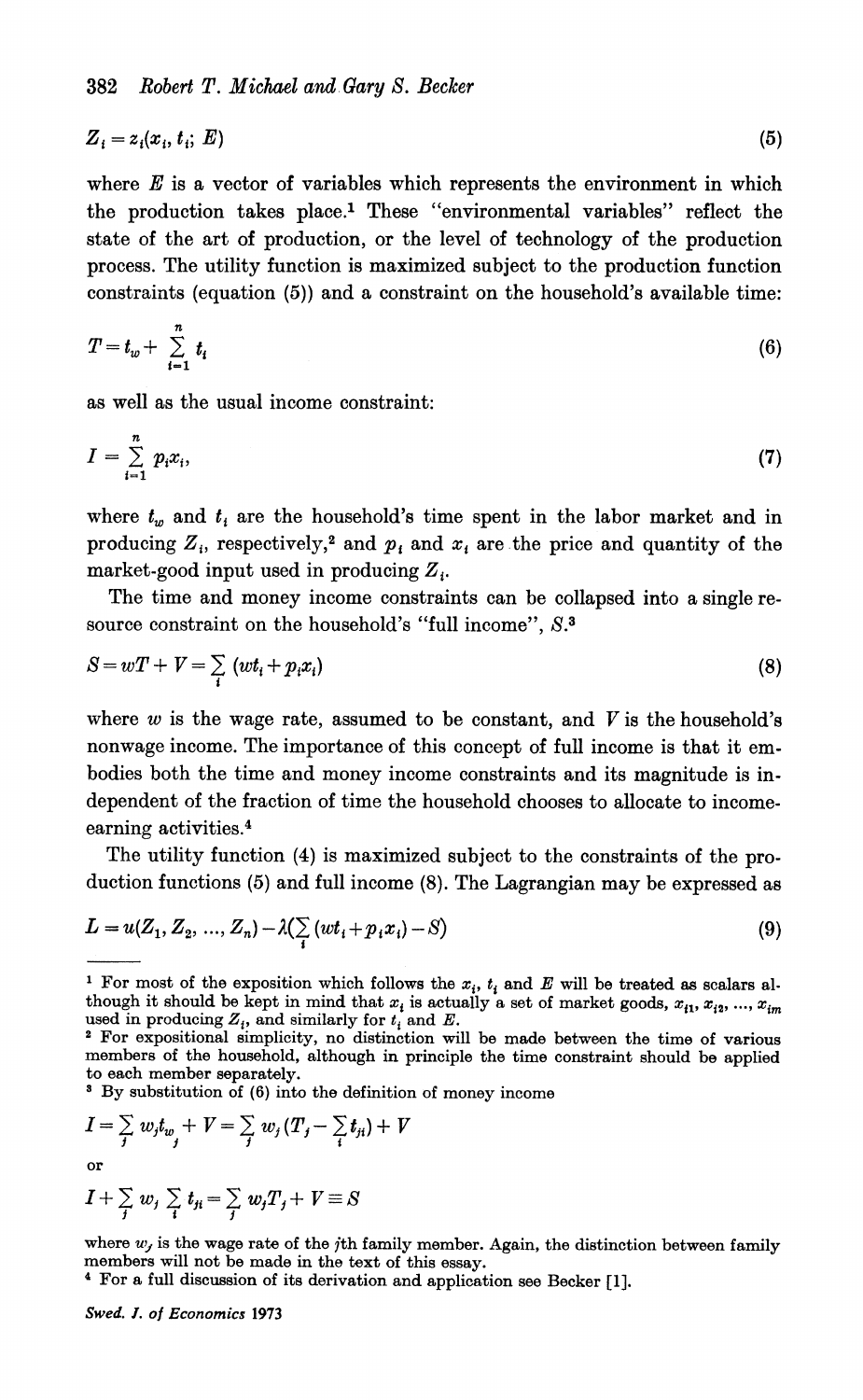**where the first order conditions for maximization with respect to the commodities imply:** 

$$
\frac{MU_i}{MU_j} = \frac{w \frac{dt_i}{dZ_i} + p_i \frac{dx_i}{dZ_i}}{w \frac{dt_j}{dZ_j} + p_j \frac{dx_j}{dZ_j}} = \frac{\pi_i}{\pi_j}.
$$
\n(10)

The ratio of the marginal utilities of any two commodities  $Z_i$  and  $Z_j$ ,  $MU_i/MU_j$ , must equal the ratio of their marginal costs,  $\pi_i/\pi_j$ , where the deriva**tives in (10) are marginal input-output coefficients. These marginal costs are the**  shadow prices of the  $Z_i$  that are determined by the prices of market goods and time, and by the productivity of each in producing  $Z_i$ .

**Similarly, equation (9) can be differentiated with respect to all factors of production to determine their optimal use:** 

$$
\frac{\partial U}{\partial Z_i} \frac{\partial Z_i}{\partial f_{ik}} \equiv \frac{M U_i}{M U_j} \frac{M P_{ik}}{M P_{jl}} = \frac{p_{li}}{p_{lji}},
$$
\n
$$
\frac{\partial U}{\partial Z_j} \frac{\partial Z_j}{\partial f_{jl}} = \frac{M U_i}{M P_{jl}} \frac{M P_{ik}}{P_{lji}},
$$
\n(11)

where  $f_{ik}$  is the factor k (either goods or time) used in producing  $Z_i$  and  $f_{jl}$  is the factor  $l$  (either goods or time) used in producing  $Z_j$ . When both factors are used in the same production function  $(i=j)$ , the condition reduces to a familiar one-equality of the ratio of marginal products to the ratio of the factor prices. Or, alternatively, if  $k=l$  (i.e., if the same factor input is used **in several production functions) equation (11) implies that the factor will be allocated among commodities to equalize the utility value of its marginal product in the production of different commodities.l** 

**Changes in environment, E, may affect factor prices and the input coeffi**cients and thereby alter a commodity's relative price  $\pi_i/\pi$ , where  $\pi$  is an index of all commodity prices. It may also affect the price level,  $\pi$ , itself by raising or lowering the average  $\pi_i$  as a whole. A change in the average price of all **commodities is comparable to a change in the household's cost of living,** 

$$
\sum_{i} \frac{\partial U}{\partial Z_i} \frac{\partial Z_i}{\partial f_{ik}}
$$

 $\ddotsc$ 

with *i* an index over the commodities which jointly use the factor  $f_k$ . In general, the price of any commodity is then affected by the level of output of the other commodities which use  $f_k$ . For an analysis of joint production, see Grossman [16].

**<sup>1</sup> The existence of joint products (the use of a factor in more than one production process at the same time) can be handled in an analogous manner with the value of the marginal**  product of factor  $f_k$  being

**Notice that the possibility of using different units of a single input in producing dif**ferent commodities is not a case of joint production and the commodities' prices are unaf**fected by the level of production of each other so long as the factor's price remains constant.**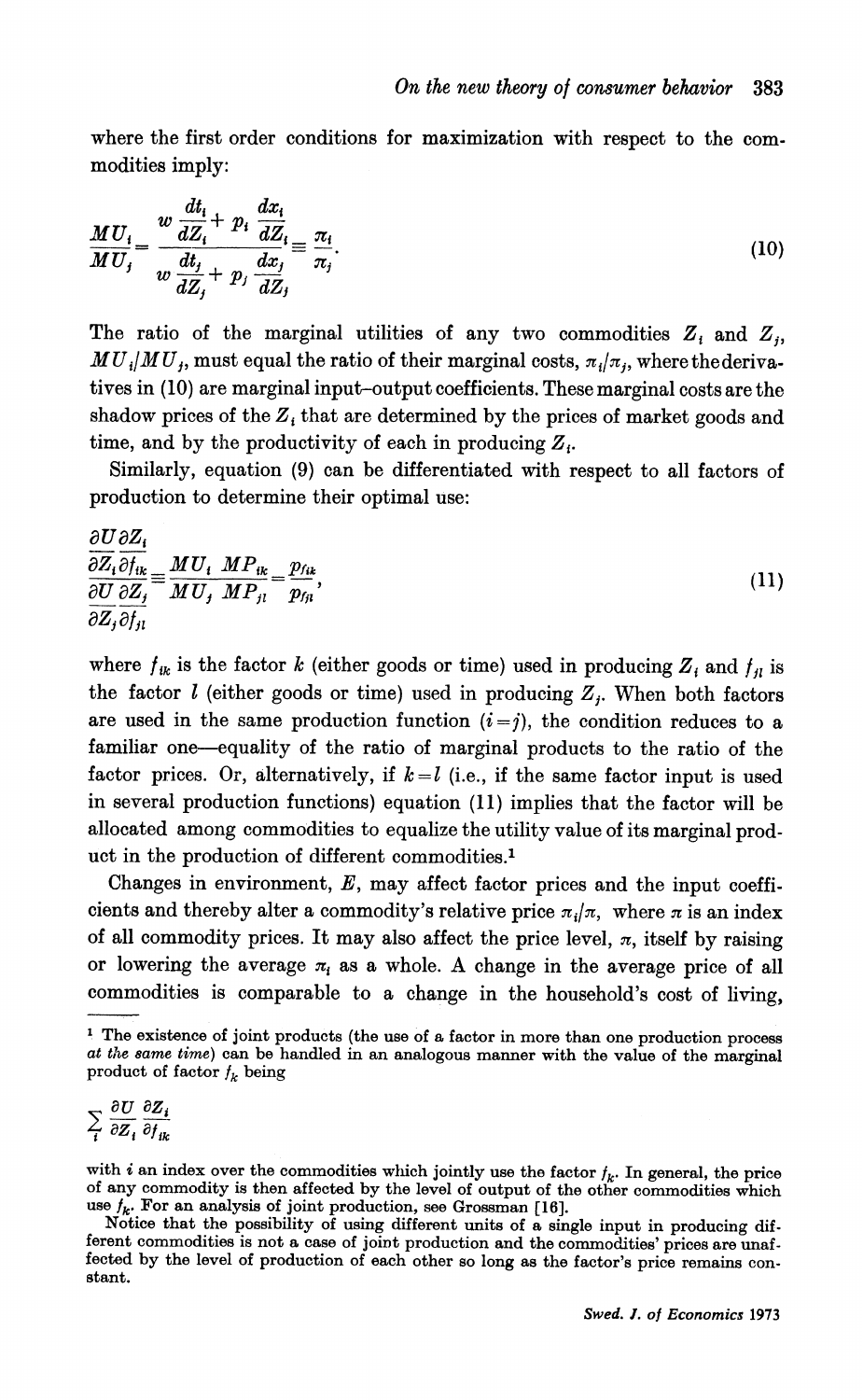**or to a change in its opportunity set. So full money income, S, can be convert**ed into full "real" income,  $S/\pi$ , by dividing full money income by the commodity **price level.' The single constraint on the household's full real income indicates the limitation on its achievable basket of commodities. Forces which affect the market prices households pay and the productivity of the inputs they use**  alter their  $\pi$  and thus change their full real income. Every household's  $\pi$  may **differ just as its full money income may; more efficient household managers have larger real opportunity sets than less efficient ones with the same full money income, S.2** 

### **Its Antecedents**

**Although the household production function approach represents a fundamental reformulation of the theory of consumer demand, it is less of a break with the historical development of the theory of choice than it may seem. Jeremy Bentham's Principles of Legislation in 1789 set out a list of fifteen "simple pleasures" which he argued was "the inventory of our sensations". These pleasures, which were supposed to exhaust the list of basic arguments in one's pleasure (i.e., utility) function are of senses, riches, address, friendship, good reputation, power, piety, benevolence, malevolence, knowledge, memory, imagination, hope, association and relief of pain.3 Presumably these pleasures are "produced" partly by the goods purchased in the market sector.** 

**Alfred Marshall suggested an even smaller set of arguments for the utility function when he stated that the basic sources of satisfaction are but two: distinction and excellence.4 Neither Marshall nor later theoreticians explored the implications of a utility function with so few desiderata, but the household production functions are an attempt to develop a theory of consumer choice consistent with Marshall's contention quoted at the outset of this paper.** 

**Many discussions of the notion that goods are desired not for their own sake but for some specific service which they perform can be found throughout the literature. In discussing the concept of consumption, Nassau Senior** 

$$
\sum_{i=1}^n \frac{\partial U}{\partial Z_i} \frac{\partial Z_i}{\partial E} = \lambda p_E,
$$

**<sup>1</sup>For a more extensive discussion of full real income, see Michael [29]. 2 If the environmental variable E were endogenous, its equilibrium quantity would be**  determined by introducing  $E$  into the budget constraint with some price  $p_E$ , and differ**entiating the Lagrangian. The equilibrium condition is:** 

if the effects of  $E$  last only one period; that is, if  $E$  is a nondurable.<br>If the effects of  $E$  persist over several periods then its optimal level is determined by the conventional tools of investment theory by comparing the present worth of the stream **of its value-marginal-product to the present worth of its costs. (See Ghez-Becker [12].) <sup>3</sup>The obverse of these pleasures constituted "simple pains". For his discussion of each** 

**separately, see Bentham [8], pp. 20-27.** 

**<sup>4</sup>See Marshall's chapter on this point for further bibliography on the analysis of wants and desires. Marshall [28], Book III, Chapter II.**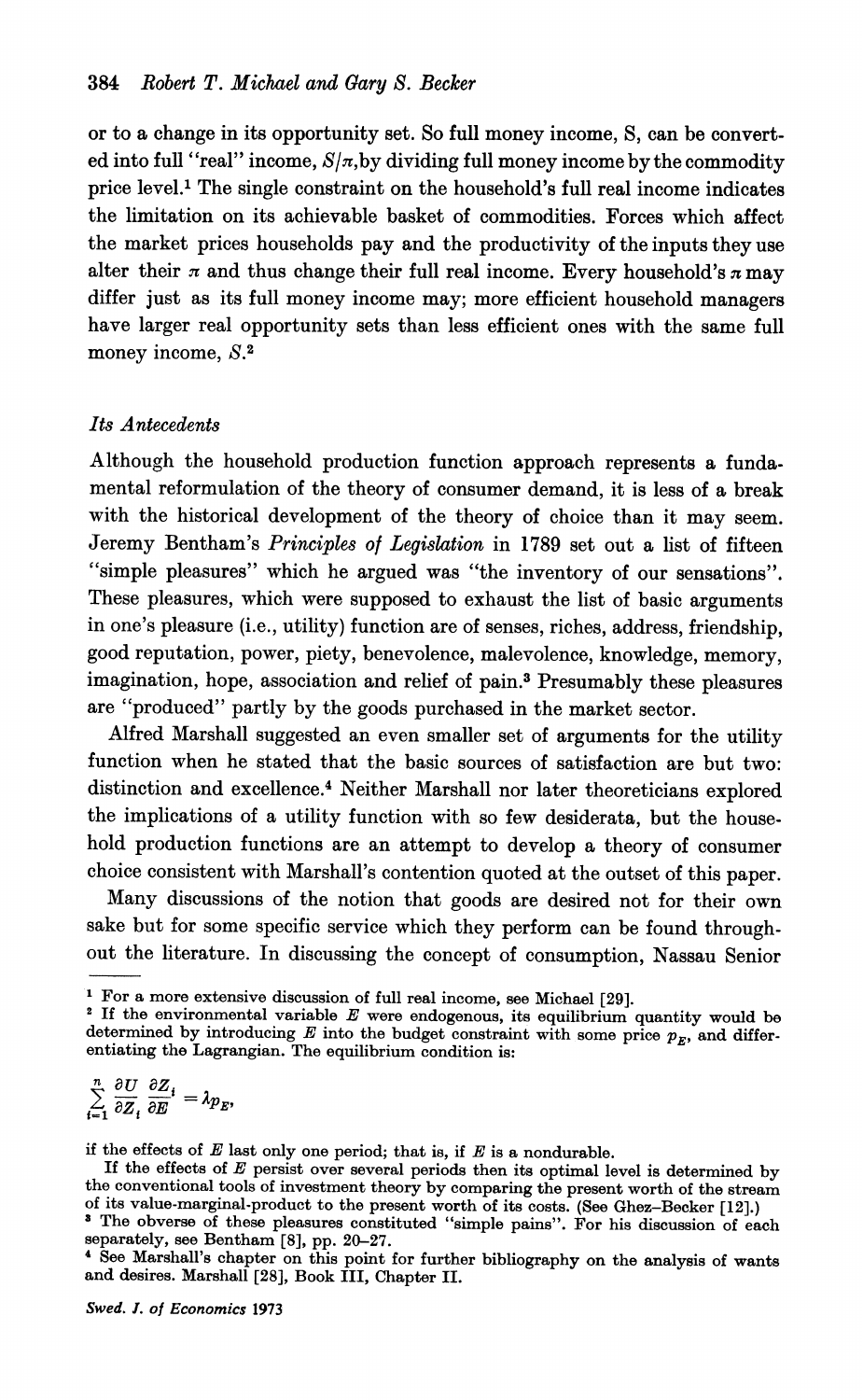**notes that "the word consumption has been applied universally as expressing the making use of anything", and hence he suggests that, "it would be an improvement in the language of Political Economy if the expression 'to use' could be substituted for that 'to consume'."' Indeed, the interpretation of consumption as both the exchange of money for market goods and services and, concomitantly, the acquisition of utility from these goods and services, has little intuitive appeal. This interpretation of consumption sheds no light on whether the utility is derived from the acquisition, possession, or utilization of the purchased item. By emphasizing that the consumption of the market good involves its use in the production of a more basic commodity, insight is provided into the nature of the usefulness of the good.** 

**Recent literature abounds with studies in which the demand for a product is considered to be derived from a desire for some more basic aims that are produced using characteristics of the product. Keynes' discussion of the demand for money being derived from speculative, precautionary, and other "motives"; Stigler's essay on food consumption to satisfy nutritional requirements; Griliches and others' use of hedonic price indices in relating, say, the demand for automobiles to an implicit demand for such characteristics as horsepower, wheelbase, power steering, automatic transmission, and so forth suggest the pervasiveness of this general view.2** 

**Another antecedent is the effort to analyze and quantify the extent of production of goods and services within the home. Reid's 1934 volume Economics of Household Production [38] exemplifies this effort. Reid discusses changes over time in the nature and methods of household production (defined as unpaid activities carried on by and for household members but which could be replaced by market goods and services). Both Reid and Mitchell [34] emphasize the importance of good decision making in the managerial role in household production and both point out the difficulty in wide-spread application of "scientific management" in the household.3 The household production function approach to consumer behavior adopts the notion of production in the home but extends it to incorporate all nonmarket activities and places greater emphasis on technical aspects of multi-commodity production.** 

**Finally, the property of separability of the utility function which has received much attention in recent years is related to tie concept of the household production function. Not only does Leontief's early essay on separability** 

**<sup>1</sup> Senior [42], p. 54.** 

**<sup>2</sup>See Keynes [20], Chapter 15; Stigler [44]; and Griliches [13].** 

**<sup>3</sup> Likening wives to managers in industry, Reid suggests that "scientific management" such as "extensive experimentation often does not appear worthwhile since household production is small scale and unspecialized" ([38] pp. 180-181). In his essay "The Backward Art of Spending Money," Mitchell argues that "The trained intelligence and the conquering capacity of the highly efficient housewife cannot be applied to the congenial task of setting to rights the disordered households of her inefficient neighbors .... What ability in spending money is developed among scattered individuals, we dam up within the walls of the single household" ([34] p. 10).**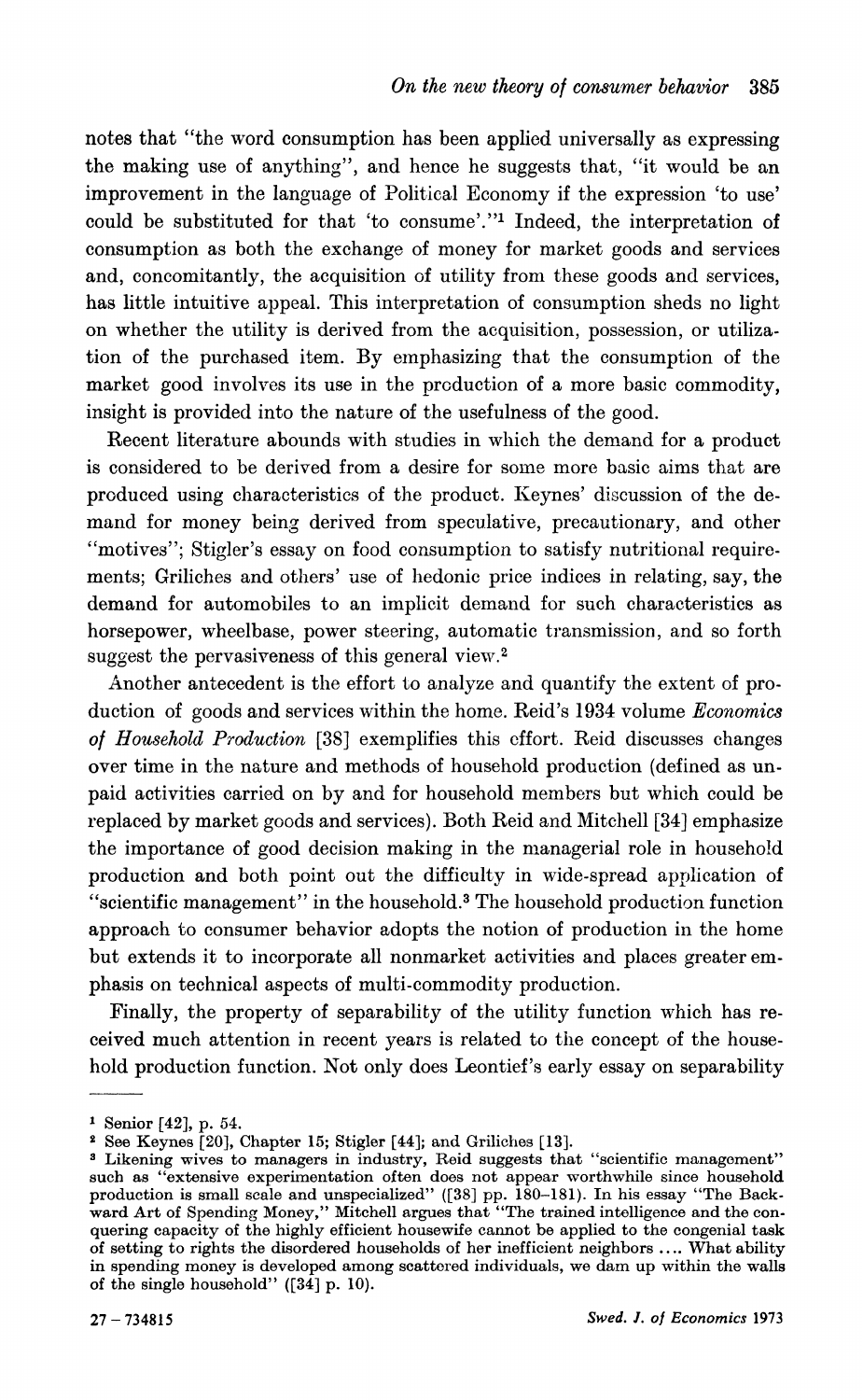**use essentially the same mathematical notation as equations (4) and (5) above, he argues for its adoption in the analysis of consumer behavior:** 

**The lack of a precise, operational device for dealing with well-defined groups of individual commodities reduced, however, an important part of the theory of consumers' behavior to hardly more than a collection of isolated, arbitrary definitions.** 

**It is true that practical economists assisted by practicing statisticians, speak of and deal in food, clothing, or cultural needs in general, even measuring the aggregative quantities of these fictitious entities. This, however, only serves to emphasize the limited usefulness of the conceptual apparatus offered to them by the theoretician. The analysis of the internal structure of functions of many variables, ... and the concept of functional separability in particular might help to close that particular gap between pure and applied economics.1** 

**The household production function interpretation of functional separability is an important application and one discussed in the following section.** 

## **III. Applications of the Household Production Function Approach**

**By incorporating production concepts into the theory of consumption, the household production function approach implies that households respond to changes in the prices and productivities of factors, to changes in the relative shadow prices of commodities and to changes in their full real income as they attempt to minimize their costs of production and to maximize their utility. A reduction in the price of some factor of production will shift the production process toward techniques that are more intensive in the use of that factor and toward commodities that use the factor relatively intensely. The theory of derived demand implies, for example, that the relative increase in the use of the factor will be larger the greater the elasticities of substitution in production and in consumption.** 

**Likewise, if factor prices remain constant, an increase in the marginal productivity of some input induces several responses. To minimize costs of production, the factor's relative use in the production process will increase. Since the relative price of the commodity using this factor most intensively is reduced, the relative consumption of this commodity will increase. Since the rise in productivity raises full real income, the demand for all "normal" commodities (those with positive income elasticities) will increase. The absolute demand for the factor whose productivity rose will rise (or fall) if the combined effects of substitution in production and consumption and of expansion through the change in income outweigh (or are outweighed by) the productivity effect itself.** 

**The theory of household production functions abounds with empirical applications. Some stem from the resulting structure of consumer demand theory** 

**<sup>1</sup> See Leontief [26] (p. 164 in Essays in Economics).**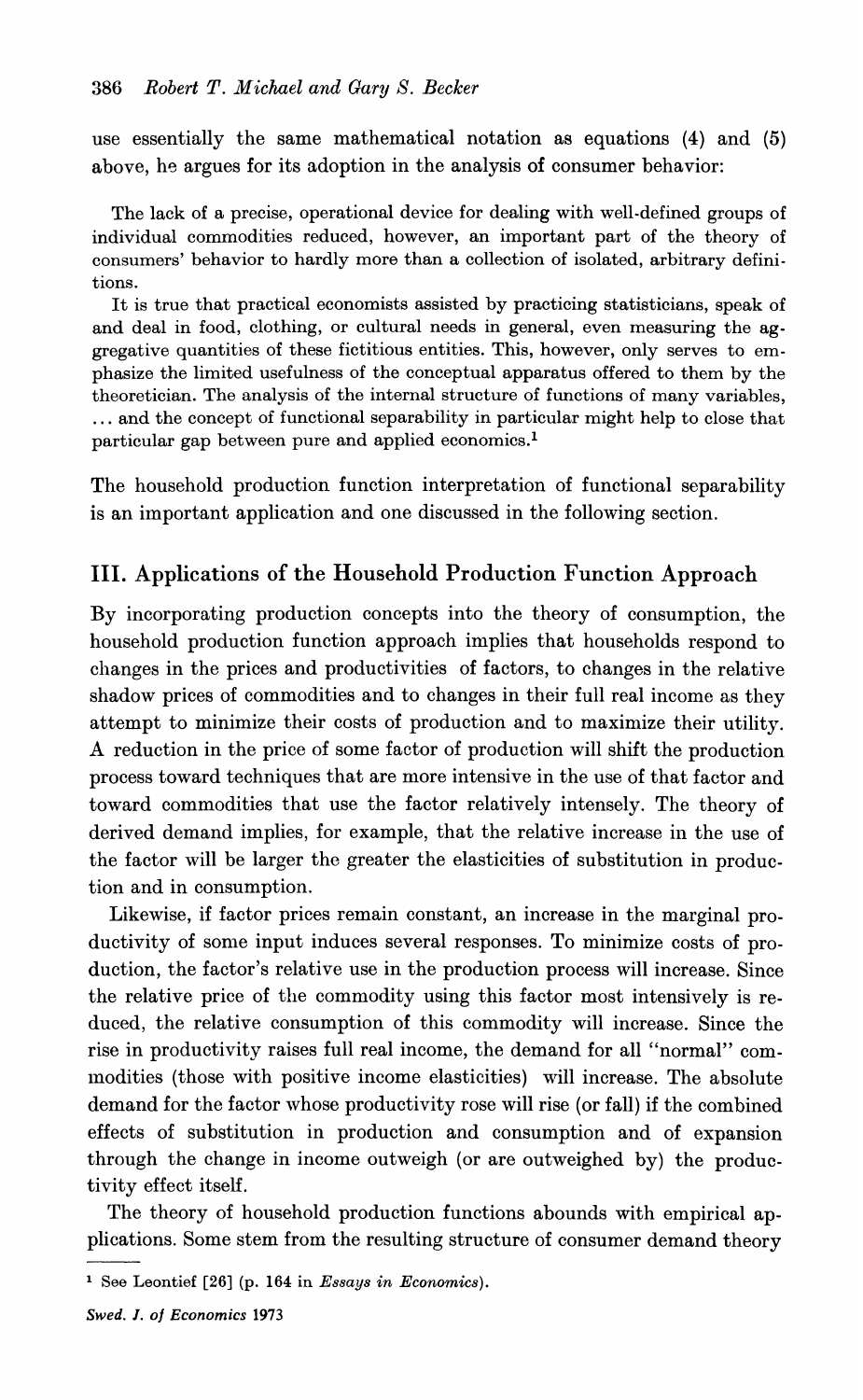**and include an implication regarding relative magnitudes of cross-price elasticities, an interpretation of functional separability, a rationalization of the often-made assumption of diminishing marginal utility of income, and a justification for the use of the household as a basic unit of observation. In addition, the model has proven useful in analyzing behavior related to travel, fertility, marriage, the influence of education, migration and health, and cross-sectional and life cycle patterns of consumption expenditure and time allocation. We will indicate several of these applications briefly.** 

**For any change in the price of one factor, the effect will be greater upon relative factor prices than upon relative commodity prices. Hence, in the absence of a much stronger degree of substitutability in consumption than production, the model suggests that factors used in producing the same commodity will have greater cross-price elasticities than factors used in producing different commodities.' Thus, the demand for beef and chicken, which are used in producing nutrition, will be more closely related than will the demand for beef and, say, pianos. This intuitively evident implication about substitution, as Lancaster [22] emphasized, cannot be derived from the traditional theory of consumer choice since that theory has nothing to say about which products are close substitutes.** 

**The household production function approach yields a simple interpretation of weakly separable functions.2 If the utility function is written indirectly with all market goods and nonmarket time as arguments, then** 

$$
\frac{\partial U}{\partial x_i} = \frac{\partial U}{\partial Z_i} \frac{\partial Z_i}{\partial x_i},\tag{12}
$$

therefore, for any two factor inputs  $f_1$  and  $f_2$  of the m factors used in the same **production process,** 

$$
\frac{MU_{f_1}}{MU_{f_2}} = \frac{MP_{i_1}}{MP_{i_1}} = \phi_i \ (f_1, f_2, \ \ldots, \ f_m)
$$
\n(13)

where  $\boldsymbol{MP}_{i1}$  is the marginal product of  $f_1$  in producing  $Z_i$ . Thus, the ratio of **the marginal utilizes depends only on the factors used in that single production process.3** 

**<sup>1</sup> If, for example,**  $p_{xi}$ **, the price of factor x in the production of**  $z_i$  **rises by one percent, the** impact on the relative factor price  $p_{x_i}/p_i$  is also one percent. But the effect on  $\pi_i/\pi_j$  depends upon  $x_i$ 's share in the total cost of  $Z_i$ . So long as the share is less than one,  $\pi_i/\pi_j$  changes by less than  $px_i/pt_i$  and unless the substitution in consumption (between commodities) is **sufficiently greater than the substitution in production (between factors in one production**  process), the effect of a change in  $p_{x_i}$  on the demand for  $t_i$  will be greater than its effect on the demand for, say,  $x_j$  or  $t_j$ . The argument easily generalizes to the less restrictive case of **many different goods and time inputs used in each production function.** 

**<sup>2</sup>Richard Muth explores the separability issue in some depth in [35]. 3 The existence of joint production as discussed above, undermines the separability of the production processes. Some studies related to the use of time in many production activities simultaneously are now underway.**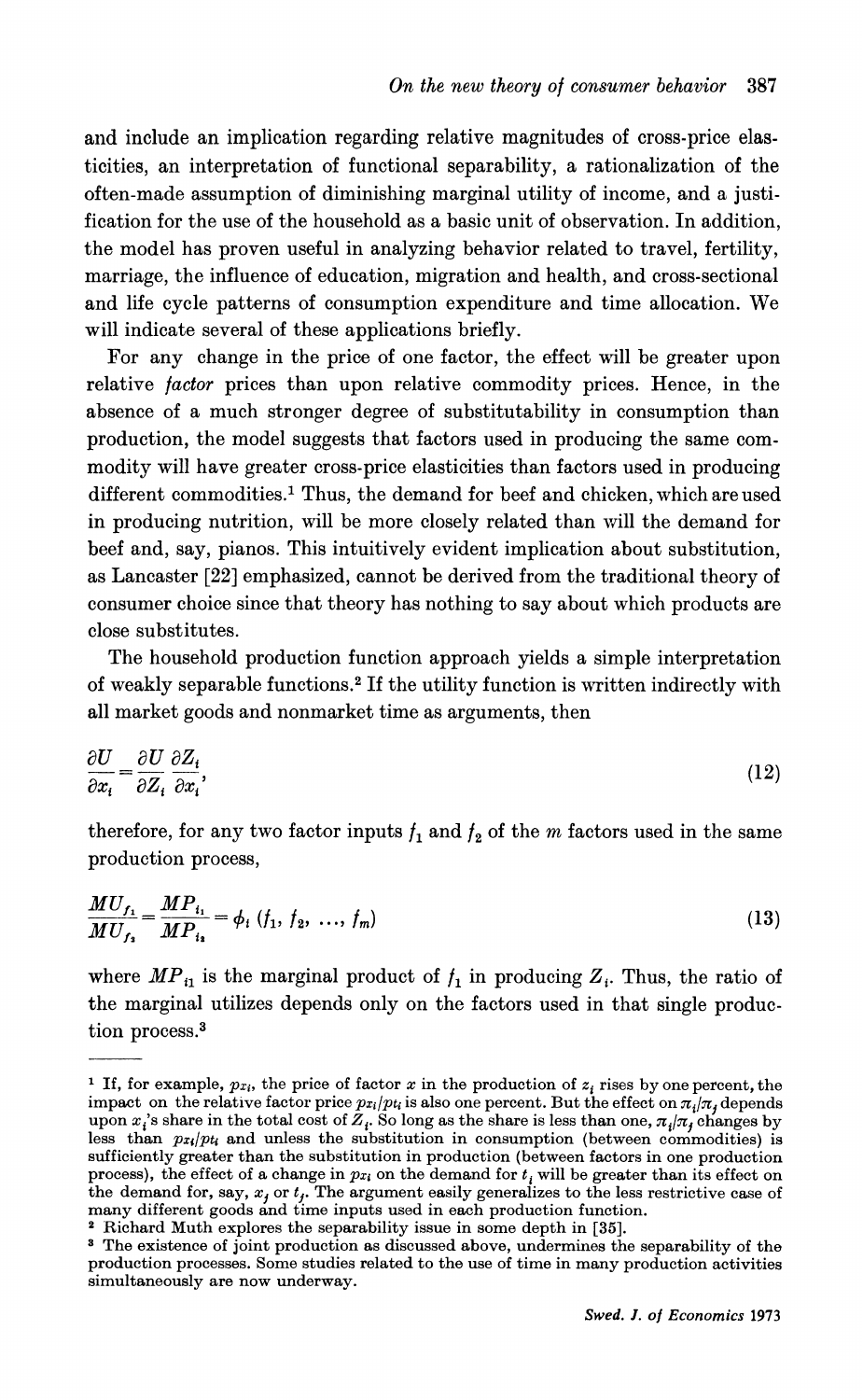**From the usual assumptions of homogeneity of the production function, the marginal product of market goods relative to the marginal product of time declines as the ratio of goods to time rises. From equation (13), the relative marginal utility of market goods or money income also declines. At first glance this proposition may appear to imply diminishing marginal utility of income, but equation (13) pertains to the ratio of marginal utilities. As money income rises, the relative decline in its marginal utility (or marginal product) induces households to behave in ways which conserve time and use money relatively intensively. It has been alleged that wealthy households reveal their relatively low evaluation of their money by "frivolous" expenditures on "inessential" convenience items, but these expenditures may also be interpreted as an efficient substitution away from their relatively scarce resource, time, and toward timesaving, more expensive (in money) convenience items. Such behavior indicates nothing about the absolute direction of change in the marginal utility of money income.** 

**The household production function framework emphasizes the parallel services performed by firms and households as organizational units. Similar to the typical firm analyzed in standard production theory, the household invests in capital assets (savings), capital equipment (durable goods) and capital embodied in its "labor force" (human capital of family members). As an organizational entity, the household, like the firm, engages in production using this labor and capital.' Each is viewed as maximizing its objective function subject to resource and technological constraints. The production model not only emphasizes that the household is the appropriate basic unit of analysis in consumption theory, it also brings out the interdependence of several household decisions: decisions about family labor supply and time and goods expenditures in a single time-period analysis, and decisions about marriage, family size, labor force attachment and expenditures on goods and human capital investments in a life cycle analysis.** 

**The recognition of the importance of time as a scarce resource in the household has played an integral role in the development of empirical applications of the household production function approach. The essential nature of the time constraint has been stressed in Mincer's analyses of estimated income effects [32] and the division of time between housework and market work [33] as well as in Becker's general treatment of the time constraint [1]. The subsequent empirical work in the past few years may be characterized as falling into three categories.** 

**The first category pertains to activities in which the use of nonmarket time is an essential or relatively large component. Examples include Gronau's [14] study of the demand for modes of passenger transportation in the production** 

**<sup>1</sup> This includes the production of market-earnings potential. See the discussion of the influence of the characteristics of one family member on the earnings of another family member in Benham [6].**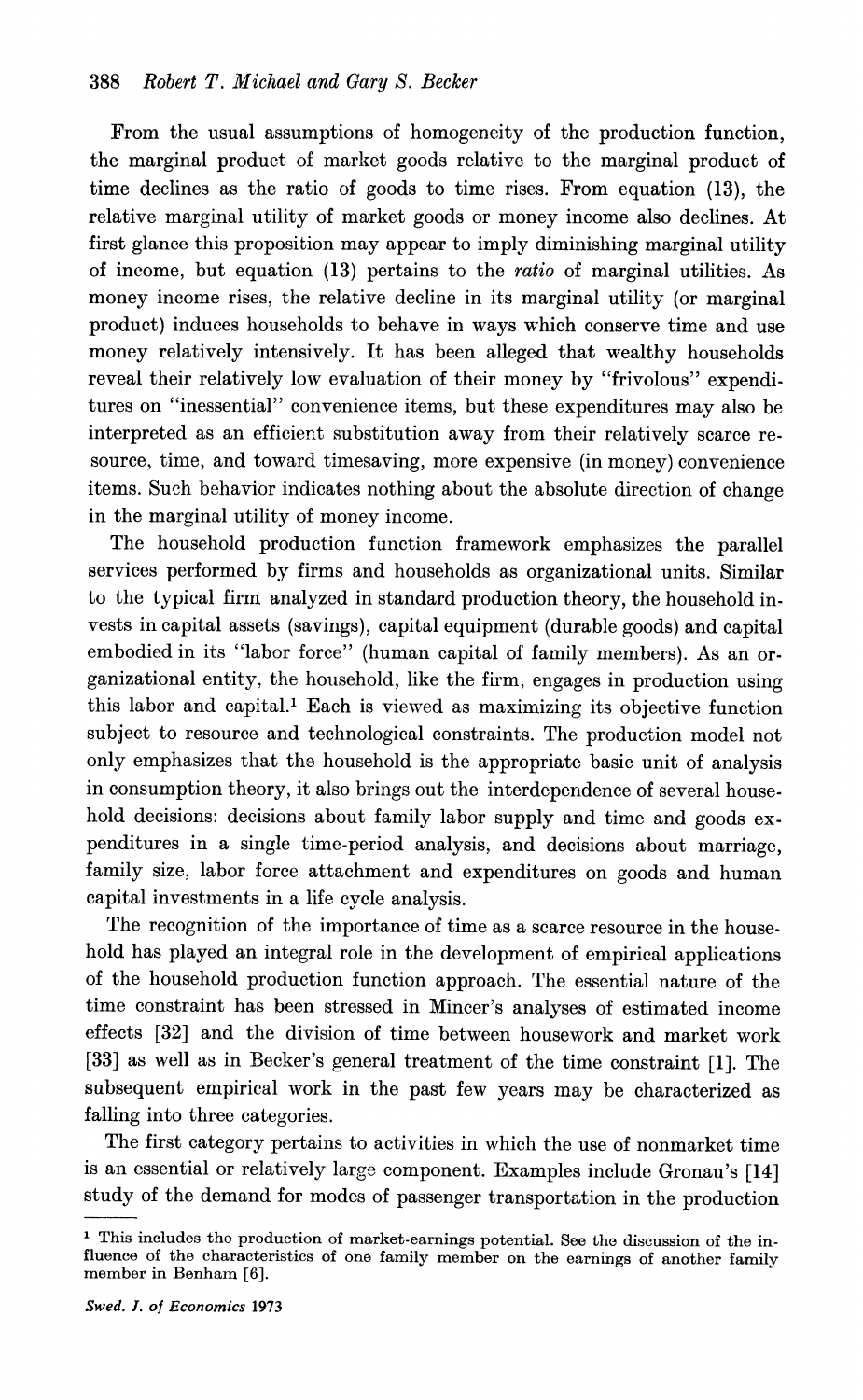**of intercity visits, and Owen's [37] study of the demand for leisure time and recreational facilities. Additionally, it has long been recognized not only that consumers sell time in labor markets, but also that they buy time in the form of certain consumer goods and services: the tax consultant, medical advisor, professor, and auto mechanic, as well as the cookbook, frozen foods, vacuum cleaner and television set are all in some measure time-savers. The demand for such items would be quite different if time were not a scarce resource.** 

**Furthermore, the satisfaction obtained from many market goods depends upon the amount of time with which they are consumed. A boat moored to the dock all season, the daily newspaper tossed out without being unfolded, or a quick lunch gulped down between appointments contributes less produce and hence less utility than would a leisurely (time consuming) use of each of these items. So an understanding of the use of time seems necessary for an understanding of the consumption of most market goods and services.1** 

**The value of time changes for an individual at various stages in his life and these changes induce substitution toward relatively cheaper means of production as well. The student's life is probably one with a relatively low value of time or high value of goods; hence fraternity bull sessions, hitchhiking and the contemplative life are simply time-intensive modes of producing certain commodities. (Of course, during examination periods time becomes relatively scarce and poor eating and sleeping habits are attempts to conserve this temporarily scarce resource.) During the prime working years, say from age 30 to 55, the value of time is relatively high and one observes the individual working more hours and taking less leisure time. At later stages in the life cycle, when the value of time is again relatively lower, the decline in hours worked, long hours at gardening and viewing television, and other types of leisure activities are evidence of a shift back toward less time-saving behavior.2** 

**The second category of applications stems from the close relationship between this framework and the growing human capital literature.3 With the consumer's own time introduced into the analysis of consumption behavior, the productivity of this time-and hence the human capital embodied in the individual consumer-becomes an important object of analysis. Not only does the productivity of nonmarket time affect consumer behavior, but also the effect of human capital on nonmarket production is one source of the yield on investments in human capital. That is, the analysis of the incentive to invest in education, health, migration, search and so forth should, in principle, incorporate the 'consumption returns" or the nonmarket benefits accruing to**  the investment. Human capital can raise full real income,  $S/\pi$  (see the discus-

**<sup>1</sup> Becker [1] indicates several broad applications and Linder [27] presents an enjoyable and stimulating discussion of some of the ways in which an effective time constraint affects modern society.** 

**<sup>2</sup>For a rigorous analysis of substitution over the life cycle in the allocation of goods and time, see Ghez-Becker [12] and Heckman [17].** 

**<sup>8</sup>For a recent discussion of this literature see T. W. Schultz [40].**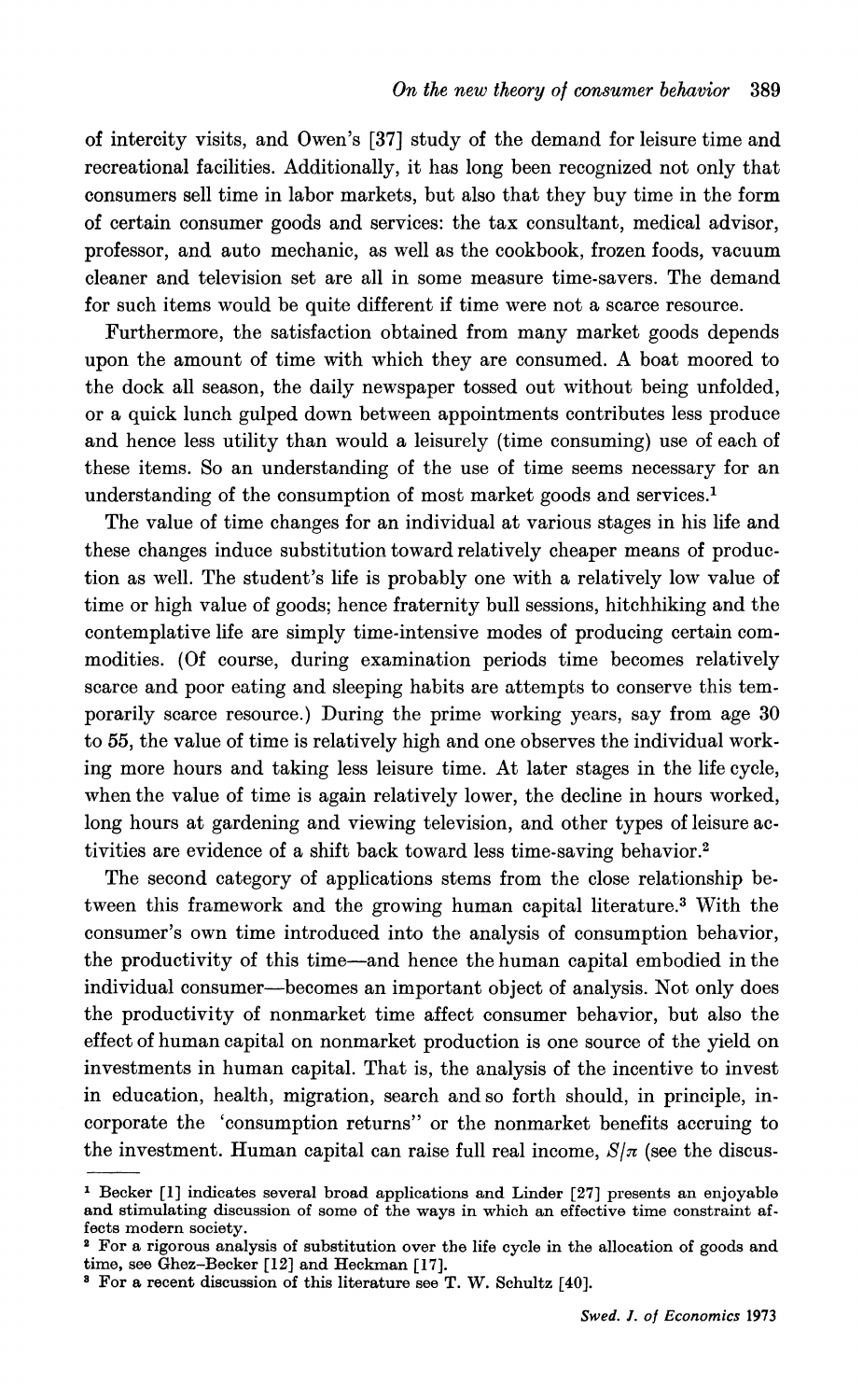**sion on p. 384), not only by raising the market value of time (and thereby raising S) but also by raising the productivity of nonmarket consumption activi**ties (and thereby lowering the commodity price index  $\pi$ ).

**Michael [29] develops this argument empirically and, by studying shifts in detailed expenditure patterns related to increases in the level of schooling, obtains a rough empirical estimate of the magnitude of the consumption return to investments in schooling. Grossman [15] analyzes the household's production of health capital and its derived demand for medical services. He shows, among other thing, how the length of life itself is partly endogenously related to decisions about the optimal investment path in health capital.** 

**This line of development of the model offers a promising approach to estimating the nonmarket returns to human capital investments. Furthermore, it emphasizes the importance of the environment in which nonmarket production takes place. Within this framework the effects of climate (meteorological, political or social), the ability of household members, as well as differences in family size, age, sex, etc. may be analyzed. Fortuitously, the recent popular interest in the nonmonetary "quality" of life and the environment coincides with these developments in the approach to consumer behavior.'** 

**Another area in which human capital research is complemented by the household production function approach is in the analysis of labor supply. The new approach not only reproduces the implications of the traditional workleisure model, but also facilitates analysis of more complicated labor supply decisions. Recent studies by Heckman [17], Ofek [36], and Smith [43] have used this framework to investigate the interaction between the labor force decisions of husbands and wives, as related to their wage rates, age, number of children, wealth, and other variables. Ehrlich [10] has likewise employed the household production function model as part of his analysis of the response of criminal activities to the probabilities of apprehension, punishment, and other variables, while Komasar [21] has studied criminal victimization rates using a similar model. Furthermore, the approach has facilitated the analysis of the supply of parental time to pre-school investments in young children (see Leibowitz [25]).** 

**A third category of applications or behavioral implications of this framework concerns marriage and fertility. By emphasizing the importance of the household as the appropriate unit of analysis, the model is a natural framework in which to analyze decisions about marriage. Becker [4] analyzes the incentives to marry and the optimal sorting of marriage mates by I.Q., education, and other characteristics and applications such as the interaction between marital and fertility behavior. Freidan [11] adopts this framework in empirically ana-**

**<sup>1</sup>For example, the National Bureau of Economic Research, with the financial support of the National Science Foundation, has recently undertaken a large-scale research program designed to measure social performance and the rate of output in the nonmarket sector (see Juster [19]).**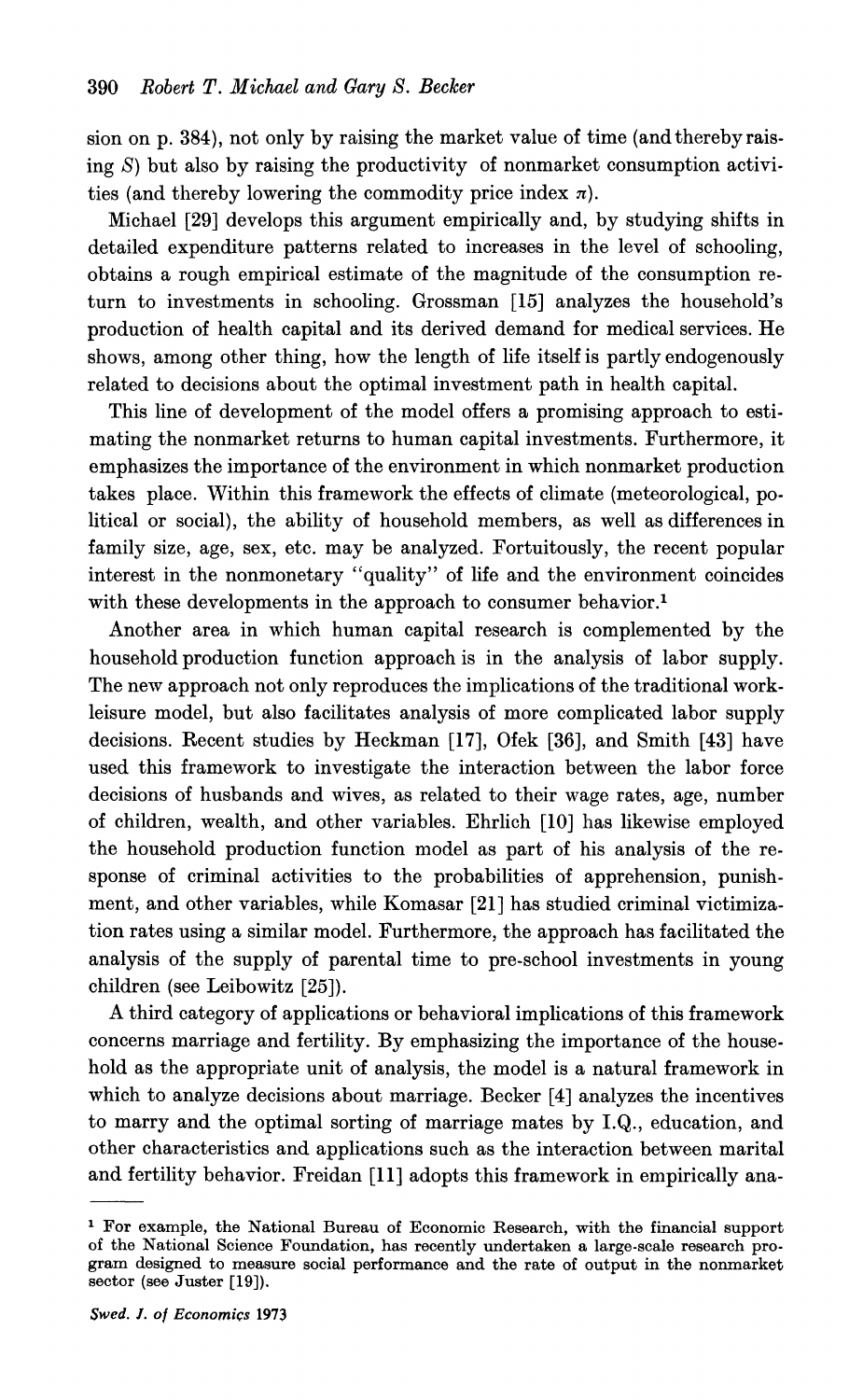**lyzing differences in marriage propensities. Across states in the U.S. this type of analysis also yields implications about the timing of marriage and divorce, and the nature of other other organizational forms of nonmarket production (e.g., polygamous marriage units, extended families, communes, single-member households). (See Becker [5] for a discussion of polygamy.)** 

**In the analysis of fertility, Willis [45] has utilized the household production function framework to develop an extensive model of the demand for children, and is using this model to test the form and stability of the completed-fertility demand function in the United States. Ben-Porath [7] has tested a comparable model with Israeli data; Michael [31] has analyzed the role of education in affecting fertility behavior, especially contraceptive efficiency. These studies and others presented at a recent fertility conference exemplify the considerable progress made in the past decade in the analysis of economic aspects of human fertility (see Schultz [41]).** 

## **IV. An Evaluation**

**Although the approach is relatively new and many of its implications are unexplored as yet, the applications indicated above suggest the diverse uses of the household production function approach to consumption theory. The new approach is not in conflict with the traditional implications regarding household responses to changes in relative prices or real income. On the contrary, an important advantage of the new approach is its greater emphasis on income and price effects and, correspondingly, its reduced emphasis on the role of "tastes" in interpreting behavior.** 

**This shift in emphasis toward changes in prices and income and away from changes in tastes may appear to be simply one of semantics-of hiding an inability to explain tastes behind the camouflage of a production function. But if behavioral responses are attributed to differences in tastes, not much more can be said since there is no useful theory of the formation of tastes. If, however, they are attributed to differences in production processes, these in turn imply differences in prices and income, and some guidance about these effects can be obtained. This distinction seems crucial. Since factors associated with the formation of tastes have been outside the purview of their discipline, economists have conveniently "grouped" their data to reduce the influence of differences in tastes and then proceeded to ignore or analyze in an ad hoc fashion the remaining taste differences. But economists profess to know something about factors associated with production efficiency and have successfully studied such factors. The household production function approach provides new insights into the consumption process; what was previously outside the domain of economic research now appears amenable to economic analysis. Even if most economists continue to focus on more traditional topics,**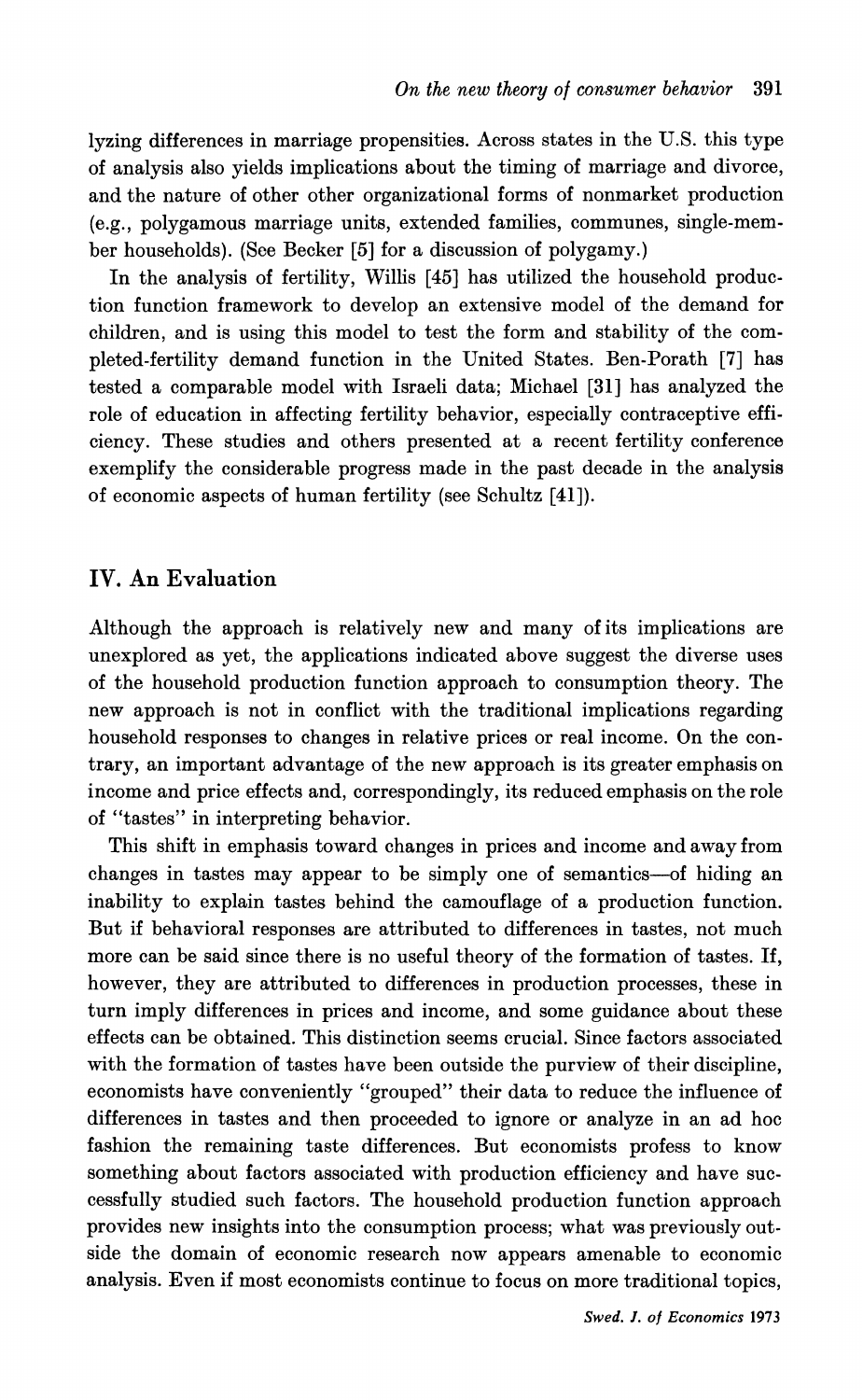**the household production function approach offers a means by which a wider variety of family behavior can be analyzed.** 

**Consider a logical extension of the view that behavior differences previously attributed to differences in tastes are in fact due to differences in productive efficiency. One might argue that indeed all households have precisely the same utility function and that all observed behavioral differences result from differences in relative prices and access to real resources.l In the standard theory all consumers behave similarly in the sense that they all maximize the same thing-utility or satisfaction. It is only a further extension then to argue that they all derive that utility from the same "basic pleasures" or preference function, and differ only in their ability to produce these "pleasures". From this point of view, the Latin expression de gustibus non est disputandum suggests not so much that it is impossible to resolve disputes arising from differences in tastes but rather than in fact no such disputes arise!2** 

**The household production function approach incorporates into the theory of choice at a fundamental level the constraints of time, consumer knowledge and inter-household differences in consumption efficiency. While studies have in the past brought in these additional constraints to explain observed behavior, the new approach gives the technology of consumption a principal role in the analysis and treats the money, time and productivity constraints symmetrically. Although the objection by many non-economists that the theory of choice**  assumes rationality is not well founded,<sup>3</sup> it is difficult to distinguish operation**ally between irrational choices and poorly informed ones, and the new approach to the theory of choice does give appropriate recognition to the investment in and costly accumulation of information.** 

**If observed differences in behavior are assumed to result from differences in tastes, and if the satisfaction of each person's tastes is used as a guide to normative statements, then differences in behavior cannot be judged normatively. If, however, the observed behavior is assumed to result from different efficiencies with the same set of tastes, these can be judged by the level of full**  real income which they produce: i.e., by their level of productivity. For ex**ample, if education is said to alter tastes, one cannot speak of the effects of education on the level of utility: what is preferable to the college graduate may** 

**<sup>1</sup> Such a view is not a theory of economic determinism except in the tautological sense that the behavior which results from making choices must be a response to the relative scarcities confronted in making those choices.** 

**<sup>2</sup> To venture one further step, if genetical natural selection and rational behavior rein**force each other in producing speedier and more efficient responses to changes in the en**vironment, perhaps that common preference function has evolved over time by natural selection and rational choice as that preference function best adopted to human society. That is, in the short run the preference function is fixed and households attempt to maximize the objective function subject to their resource and technology constraints. But in the very long run, perhaps those preferences survive which are most suited to satisfaction given the broad technological constraints of human society (e.g., physical size, mental ability, et cetera).** 

**<sup>3</sup>See Becker [3].**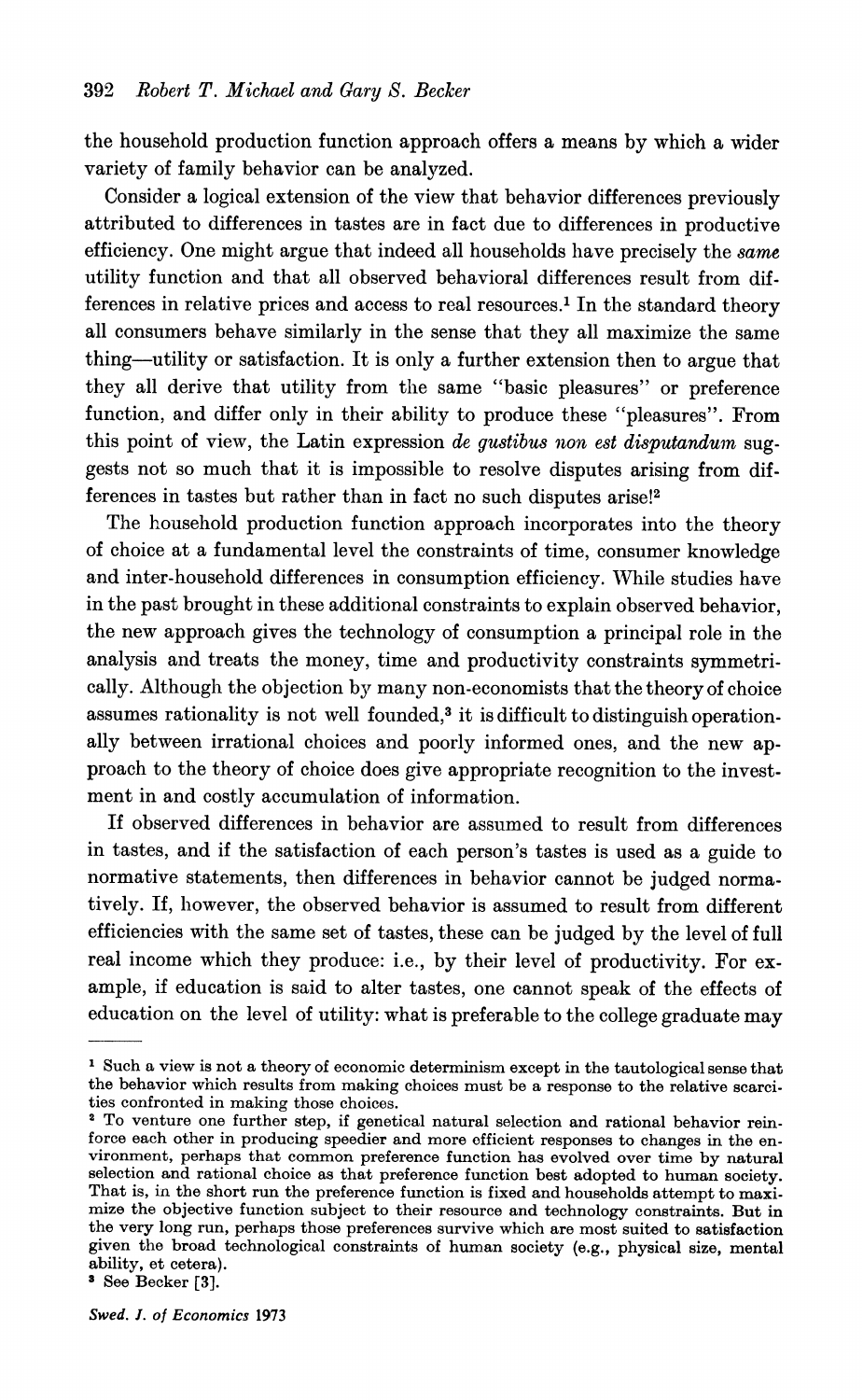**not be so to the grade school dropout and the two cannot, even in principle, reach an agreement on which set of tastes is "better". But these judgments can be made if education affects the efficiency of household production functions. Whatever yields greater commodity output is preferable and can be considered as such by both individuals. The school-dropout's behavior differs if his efficiency is less for the same reason it differs if he faces higher market pricesboth restrict his opportunity set. The difference in the opportunity set is a measure of the "consumption return" to education and this return should be added to the "market return" in determining the benefit from additional education.l** 

**If households can affect the environment in which they live, they will substitute toward those aspects which enhance productivity. They can "produce" higher education, better health, more favorable weather or greater political stability by attending school, exercising, moving, voting, et cetera. If education and age increase one's capacity to evaluate correctly the long-run effects of behavior, the uneducated and the young might be expected to consume more "irrationally". From such reasoning, which is included here as only illustrative, welfare implications about the desirability of various policies might be obtained.** 

**One can substitute the household production functions (equation (5)) into the utility function (equation (4)) to get the "derived" utility function in terms of goods, time and environmental variables:** 

$$
U = u \ (x_1, \ldots, \, x_n, \, t_1, \ldots, \, t_n; \, E_1, \ldots, \, E_p). \tag{14}
$$

**Why then do we use the more complicated and less familiar two-stage formulation given by equations (4) and (5) instead of simply maximizing the derived utility function given by equation (14) subject to the full income constraint? Would this not be more in tune with current theory and just as useful as the alternative approach advocated in this paper? We feel strongly that this is not as useful, even though every statement about the production functions can be translated into an equivalent statement about the derived utility function. The several advantages of the household production function approach are these:** 

**(1) The utility function should pertain exclusively to preferences; it should deal with the final objects of choice by the consumer unit. The derived utility function does not separate preferences from resources and is instead a hodgepodge of some arguments which yield satisfaction, some quantities of time**  and goods which are directly distasteful, and several arguments-e.g., age, **education-which may have little direct utility associated with them. The household production functions effectively separate objects of choice from the means used to produce them.** 

**<sup>1</sup> For some rough estimates see Michael [30].**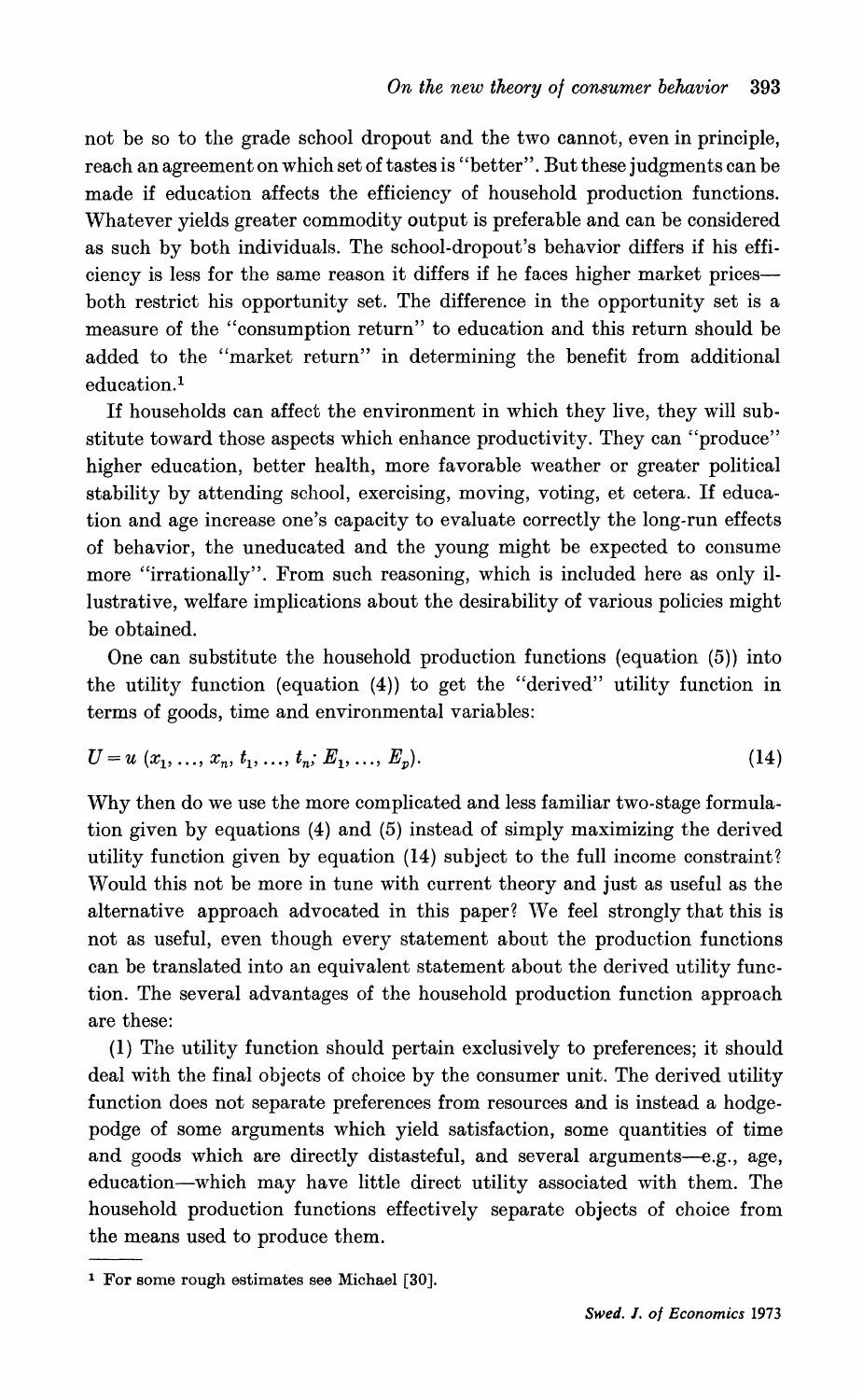**(2) The two-stage formulation implies a major restriction on the derived utility function, namely, that it is separable in the goods and time used to produce a given commodity. This restriction is extremely important in partitioning goods and time-uses into natural divisions of complements and substitutes (see the discussion on p. 387). The derived utility approach perse says nothing about which goods and time-uses are substitutes and which are complements.** 

**(3) The two-stage formulation permits all the concepts and tools of production theory to be used directly in analyzing consumption: these include factorneutral or factor-augmenting productivity changes, returns to scale, substitution elasticities, "entrepreneurial" efficiency, and the like.** 

**(4) Put more generally, the household production function approach seems to provide useful parameters for the analysis of consumption, even though all statements are translatable into statements about the derived utility function. (Similarly, although all statements about the quantity theory approach to the demand for money and income determination are translatable into statements about the savings and investment approach, this does not mean they are equally useful approaches. The heated controversies for the last thirty years have been based on different allegations about which approach provides the more useful and stable parameters.)** 

# **V. Conclusion**

**This essay suggests that the household production function approach to consumption theory is a powerful tool of analysis. It systematically and symmetrically incorporates numerous constraints on the household's behavior, strengthens the reliance on changes in income and prices as explanations of observed behavior, and correspondingly reduces the reliance on differences in tastes or preferences. These alterations are desirable primarily because they yield a variety of additional behavioral predictions without heroic ingenuity or ad hoc theorizing by the researcher. By reducing the role of tastes, which have defied effective theoretical analysis, the new approach expands the applicability of the economist's theory of choice into the nonmarket sector and hence makes the theory more useful in analyzing household behavior in its many dimensions.** 

**Of course, the final evaluation of any approach depends on its usefulness. Studies discussed in the previous section dealing with the production of commodities such as "good health", children, marriage, or "intercity visits" are indicative of the kinds of research stimulated by this approach. Still wider application has been inhibited by limited data, and the theory is helpful in indicating some of the kinds of new data which would be of use to researchers. The new variables are more global in nature than the goods and resources traditionally considered. They encompass concepts such as envy, prestige,**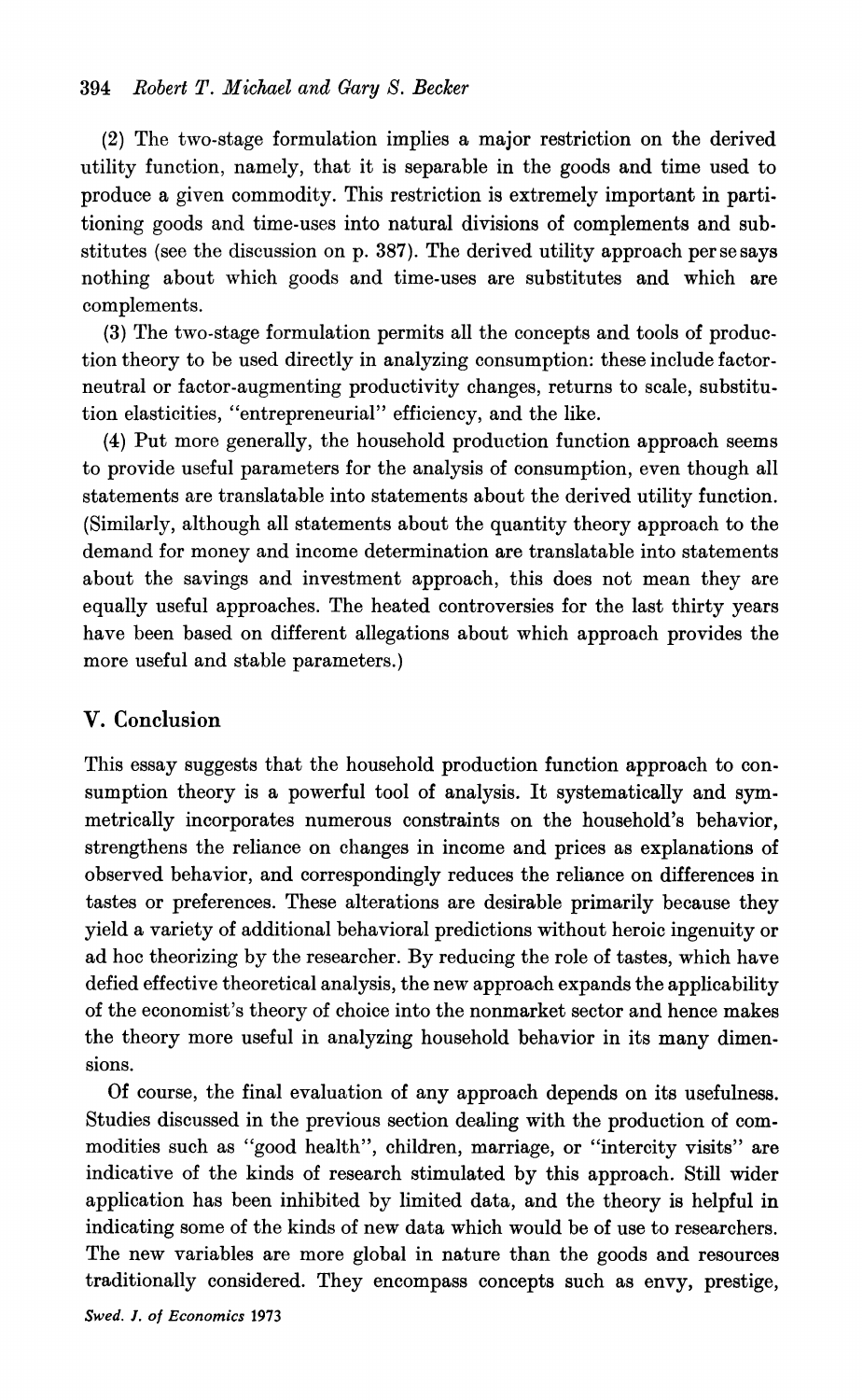**physical and psychological health, "circumspectness", and so on-notions often grappled with by sociologists and psychologists. The renewed interest in "social accounting", as distinct from "national income accounting", is consistent with the directions for new research indicated by the household production function view of consumer behavior.** 

**Consumption theory at the hands of practitioners of the household production function approach has been transformed from one of the more sterile areas of economics into one of the most exciting. This, ultimately, is the most convincing evidence of its analytical power and practical advantage.** 

# **References**

- **1. Becker, G. S.: A theory of the allocation of time. The Economic Journal 75, 493-517, 1965.**
- **2. Becker, G. S.: Consumption theory: Some criticisms and a suggested approach (mimeo), May 1968.**
- **3. Becker, G S.: Irrational behavior and economic theory. Journal of Political Economy 70, 1-13, 1962.**
- **4. Becker, G. S.: A theory of marriage: Part I. Journal of Political Economy, July/August 1973.**
- **5. Becker, G. S.: A theory of marriage: Part II. Journal of Political Economy, March/April 1974, Part II, forthcoming.**
- **6. Benham, L.: Benefits of women's education within marriage. Journal of Political Economy, March/April 1974, Part II, forthcoming.**
- **7. Ben-Porath, Y.: Economic analysis of fertility in Israel: point and counterpoint. Journal of Political Economy, March/April 1973, Supplement, S202- S233.**
- **8. Bentham, J.: Principles of Legislation. Harcourt, Brace and Co., New York, 1931.**
- **9. Cramer, J. S.: Efficient grouping, regression and correlation in Engel curve analysis. Journal of the American Statistical Association 59, 233-50, 1964.**
- **10. Ehrlich, I.: Participation in illegal activities: an economic analysis. Journal of Political Economy, May/June 1973, 521-565.**
- **11. Freidan, A.: The U.S. marriage market.**

**Journal of Political Economy, March/ April 1974, Part II, forthcoming.** 

- **12. Ghez, G. R. & Becker, G. S.: The allocation of time and goods over the life cycle. National Bureau of Economic Research (mimeo), May 1972.**
- **13. Griliches, Z.: Hedonic price indexes for automobiles: an econometric analysis of quality change. In The Price Statistics of the Federal Government, National Bureau of Economic Research (General Series no. 73), 1961.**
- **14. Gronau, R.: The Value of Time in Passenger Transportation: The Demand for Air Travel, National Bureau of Economic Research, 1970.**
- **15. Grossman, M.: The Demand for Health: A Theoretical and Empirical Investigation, National Bureau of Economic Research, 1972.**
- **16. Grossman, M.: The economics of joint production in the household, Center for Mathematical Studies in Business and Economics, Report 7145, University of Chicago, September 1971.**
- **17. Heckman, J.: Three essays on household labor supply and the demand for market goods. Ph.D. Dissertation, Princeton University, 1971.**
- **18. Houthakker, I. S.: The present state of consumption theory. Econometrica 29, 704-740, 1961.**
- **19. Juster, F. T.: A framework for the measurement of economic and social performance. National Bureau of Economic Research (mimeo draft), November 1971.**